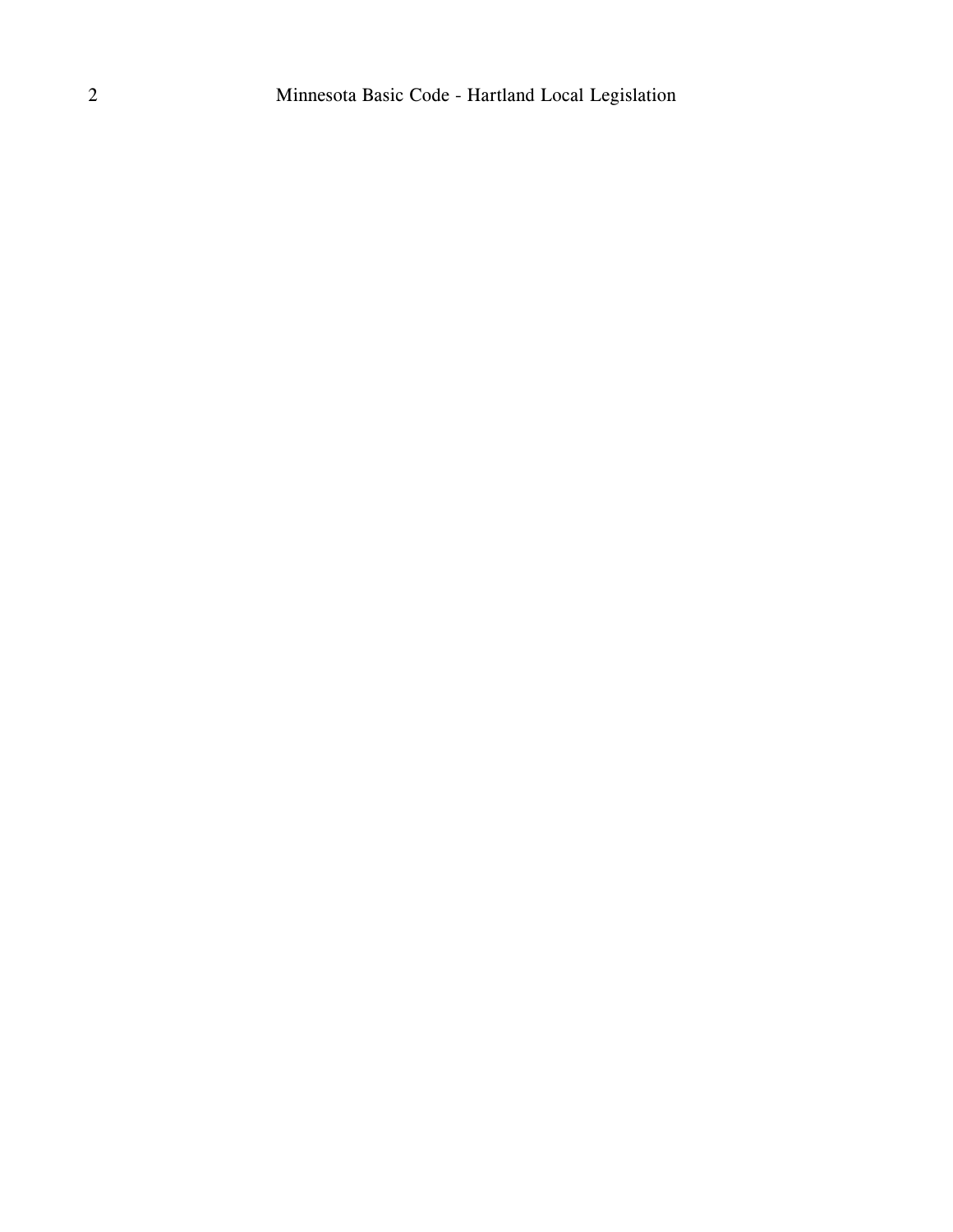# CHAPTER 170: GENERAL PROVISIONS

[Reserved for local legislation]

*Editor's note:*

*See Title I of the Minnesota Basic Code.*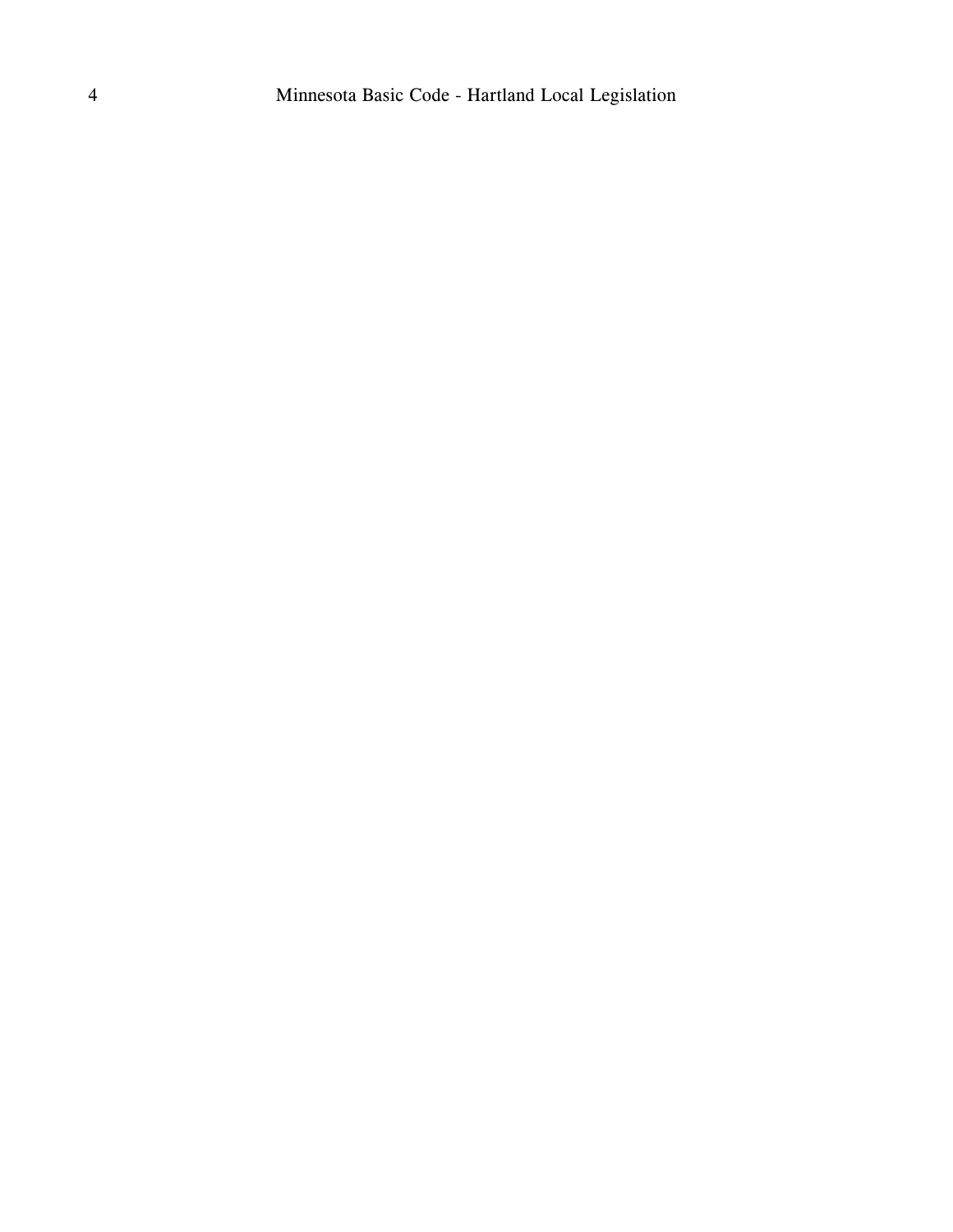# CHAPTER 171: ADMINISTRATION

[Reserved for local legislation]

*Editor's note:*

*See Title III of the Minnesota Basic Code.*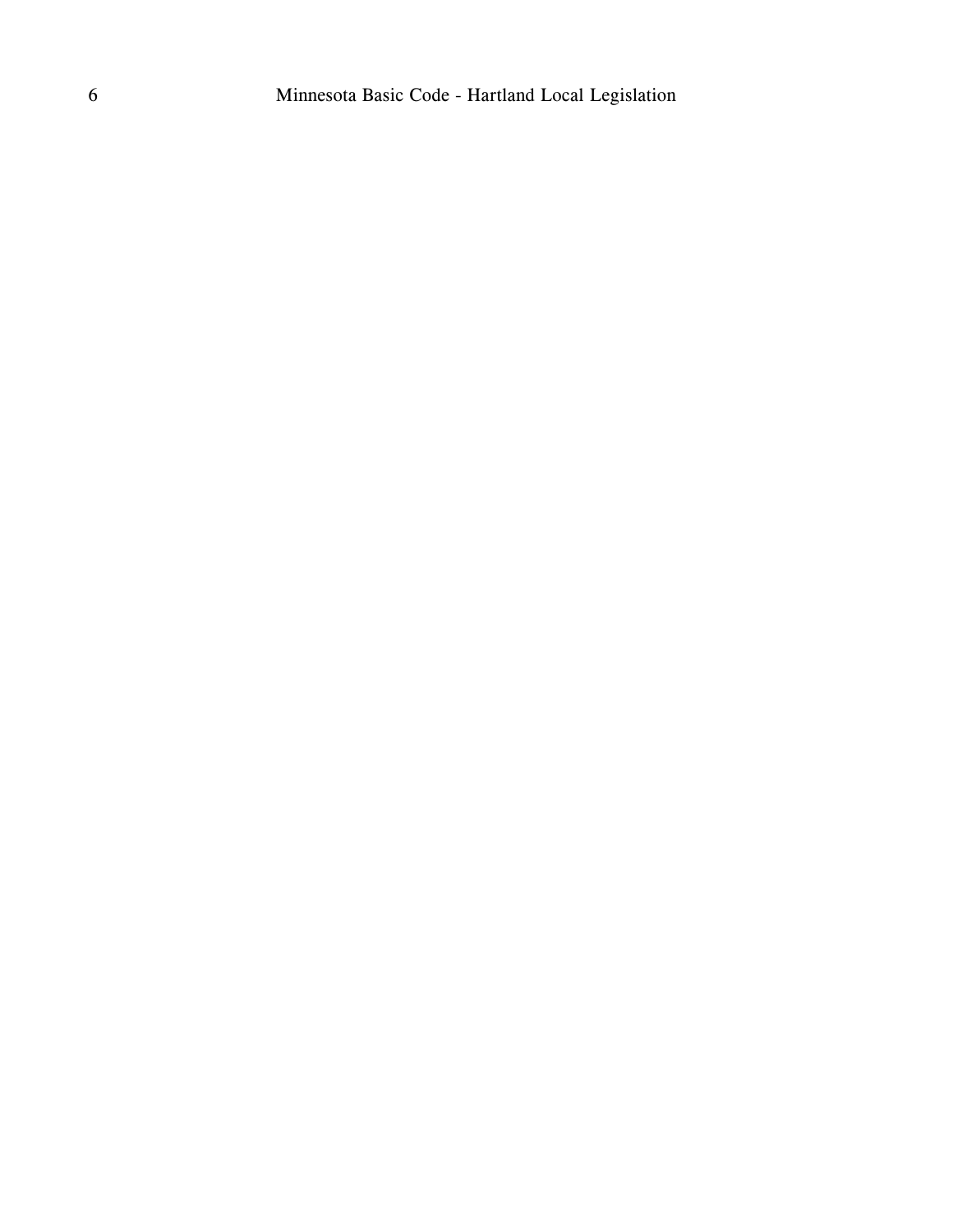# CHAPTER 172: PUBLIC WORKS

[Reserved for local legislation]

*Editor's note:*

*See Title V of the Minnesota Basic Code.*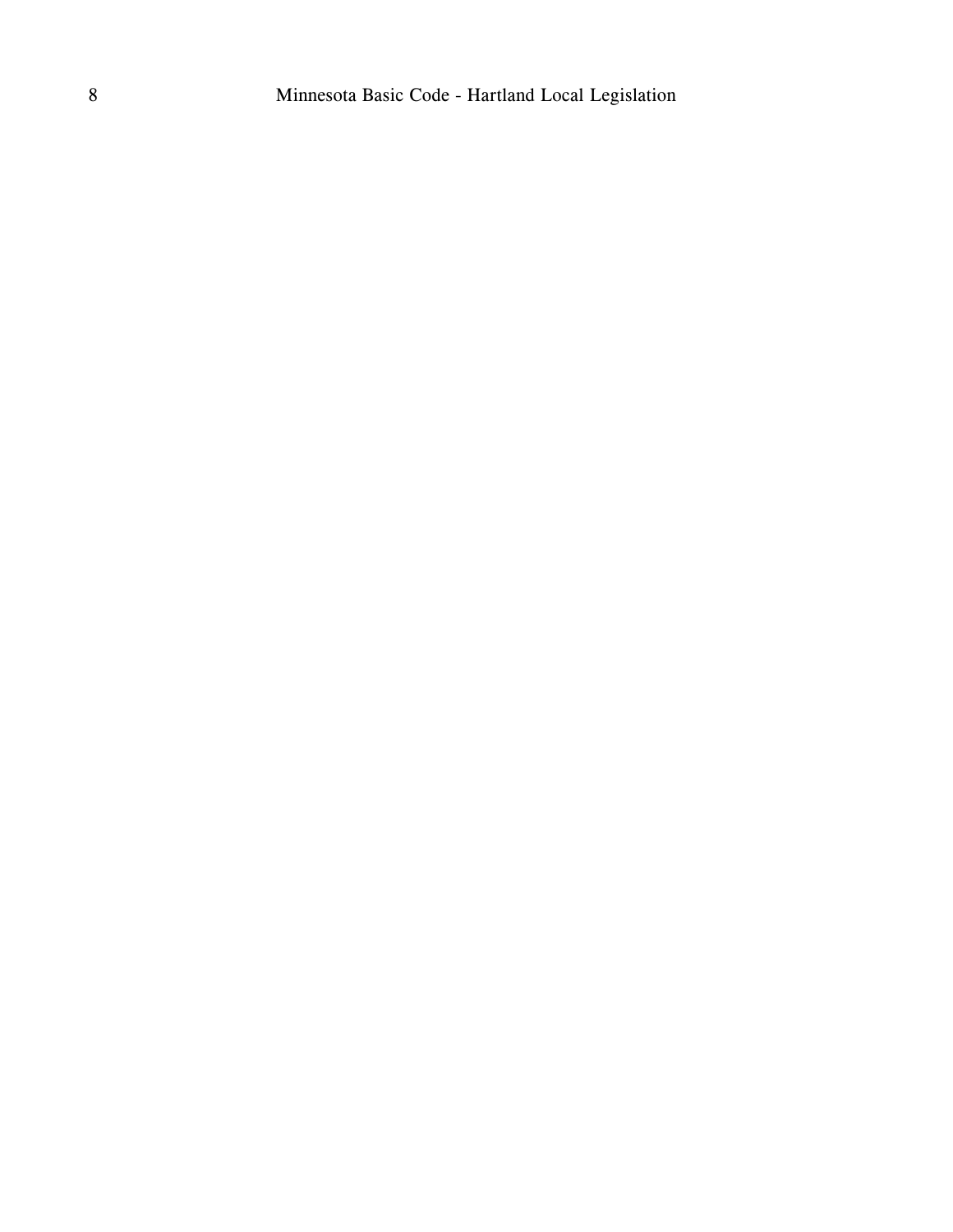# CHAPTER 173: TRAFFIC CODE

[Reserved for local legislation]

*Editor's note:*

*See Title VII of the Minnesota Basic Code.*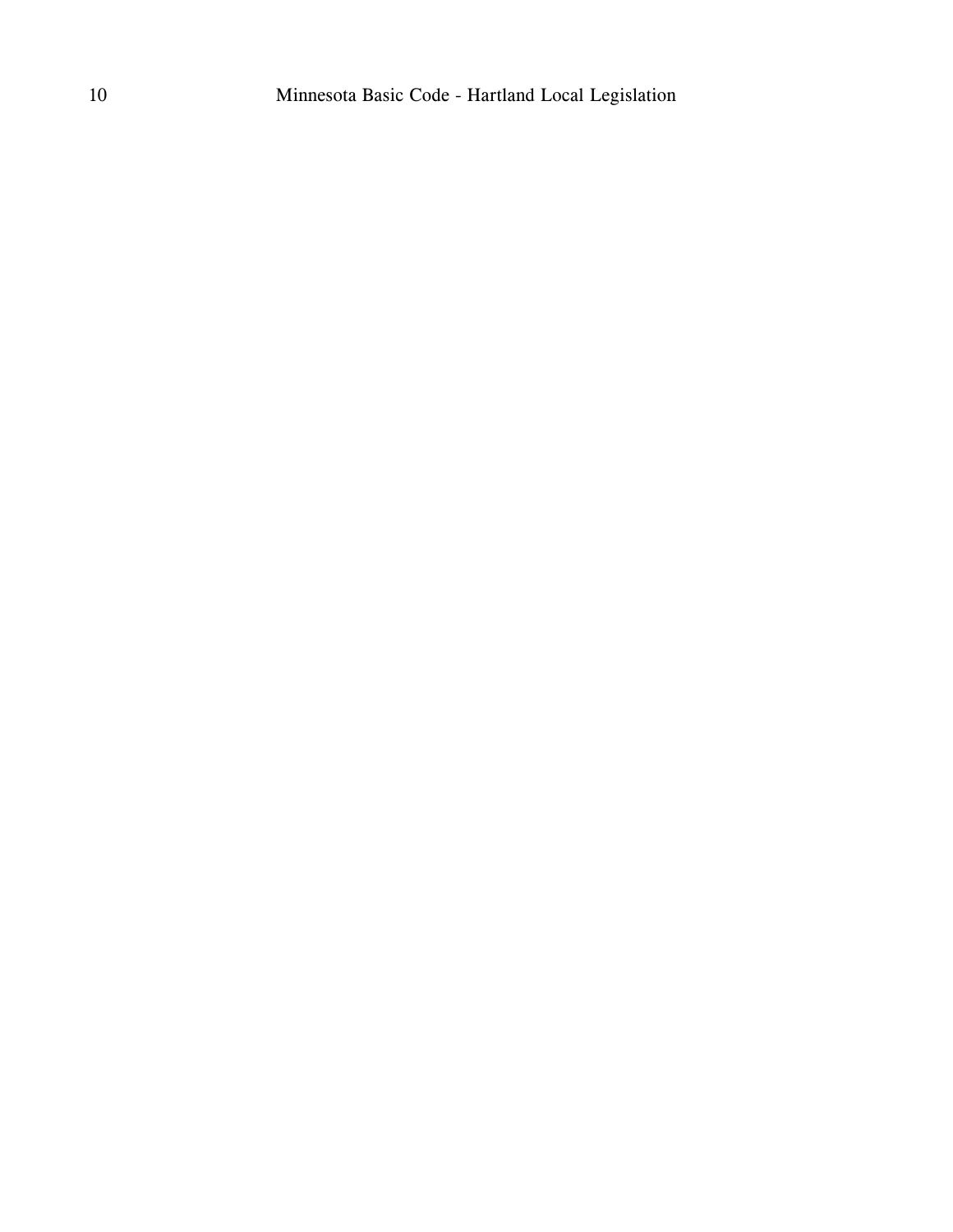# CHAPTER 174: GENERAL REGULATIONS

*Editor's note:*

*The provisions of this chapter amend or replace corresponding sections of Title IX of the Minnesota Basic Code.*

**Section** 

## *Health and Safety; Nuisances*

174.01 Owners responsible for trimming, removal and the like

174.02 Abatement by city

# § 174.01 OWNERS RESPONSIBLE FOR TRIMMING, REMOVAL AND THE LIKE.

Section 92.38 of the Minnesota Basic Code shall be amended to read:

(A) All property owners shall be responsible for the removal, cutting, or disposal and elimination of weeds, grasses and rank vegetation or other uncontrolled plant growth on their property, which at the time of notice, is in excess of 9 inches in height.

(B) These provisions shall not apply to an area established with meadow vegetation if:

(1) A permit has been obtained from the city council; and

(2) The prior vegetation is eliminated and the meadow vegetation is planted through transplanting or seed by human or mechanical means; and

(3) A sign is posted on the property in a location likely to be seen by the public, advising that a meadow or prairie is being established. This sign must be no smaller than ten inches square, no larger than one square foot, and no higher than three feet tall. (August 2017)

# § 174.02 ABATEMENT BY CITY.

Section 92.42 of the Minnesota Basic Code shall be amended to read: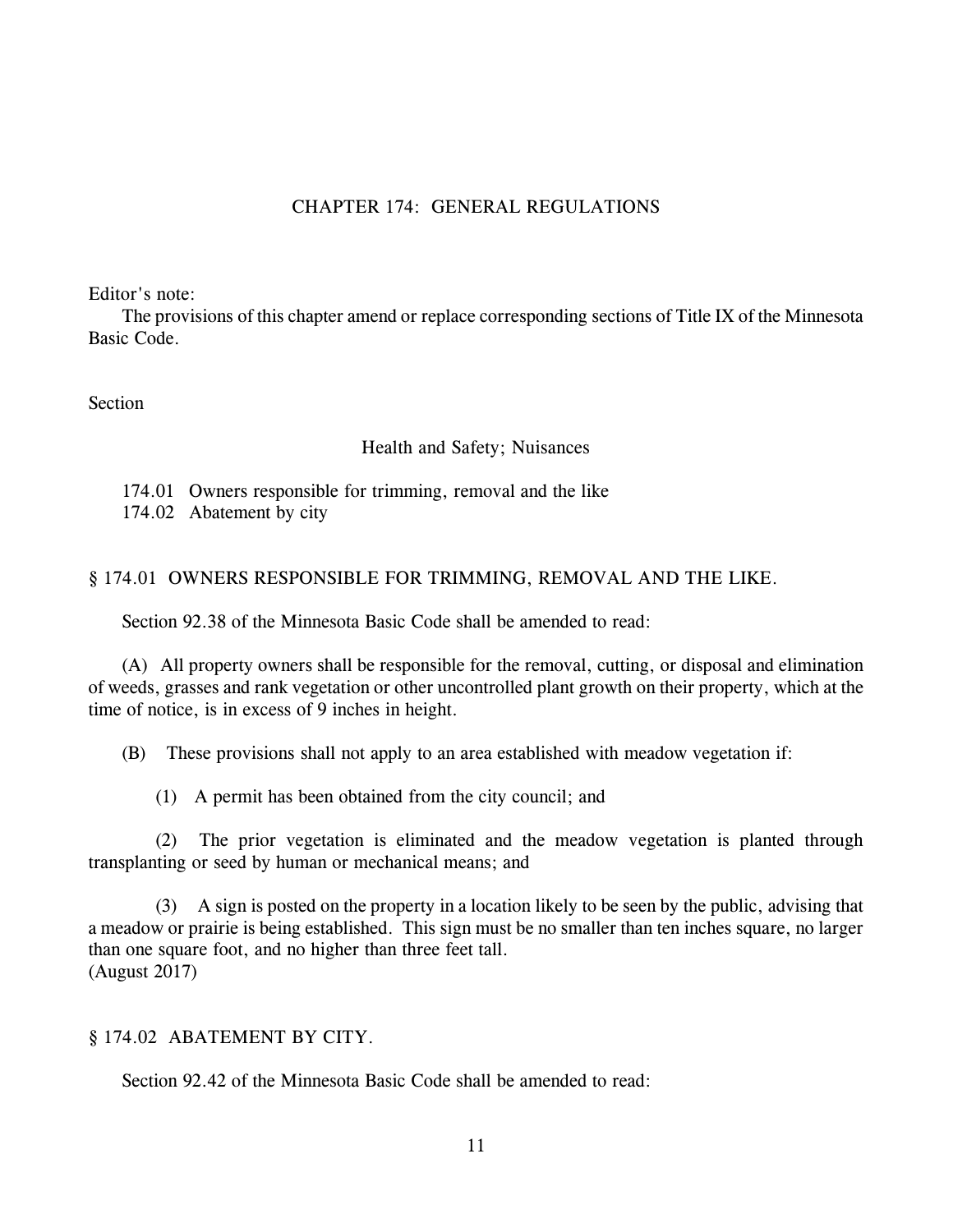In the event that the property owner shall fail to comply with the "Destruction Order" within seven regular business days and has not filed a notice within 48 hours to the City Clerk of an intent to appeal, the City Council may employ the services of city employees or outside contractors and remove the weeds to conform to this subchapter by all lawful means. (August 2017)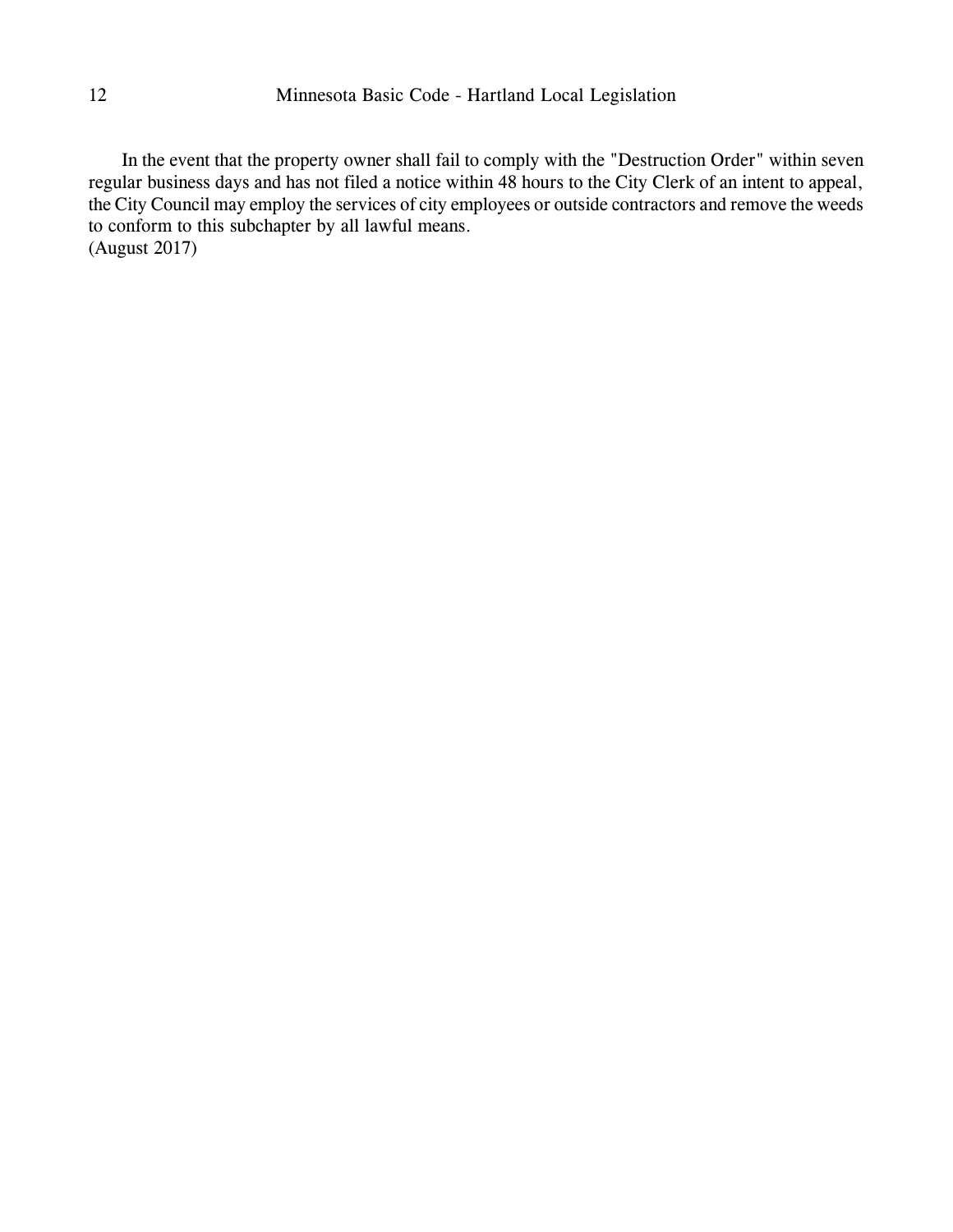# CHAPTER 175: BUSINESS REGULATIONS

[Reserved for local legislation]

*Editor's note:*

*See Title XI of the Minnesota Basic Code.*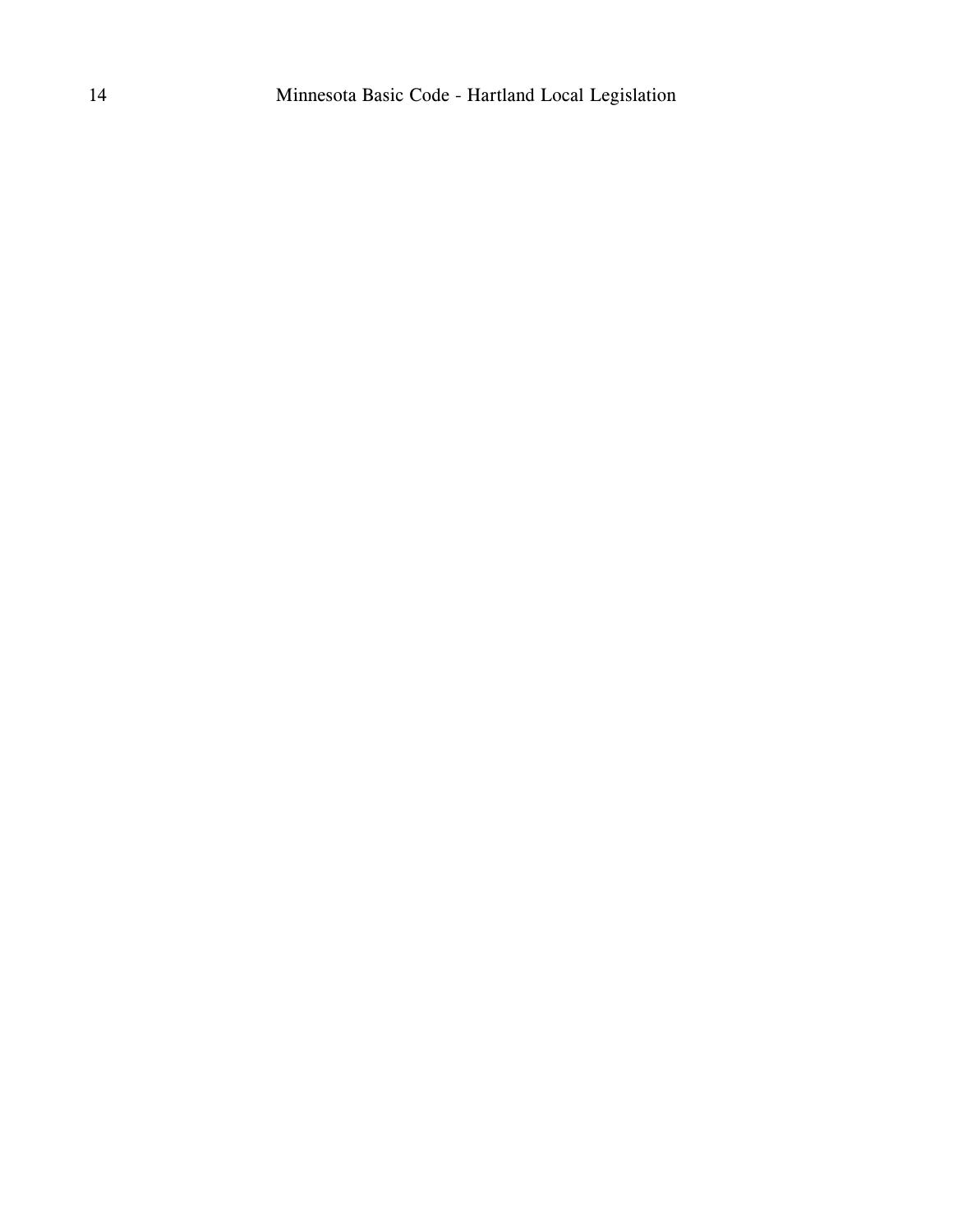## CHAPTER 176: GENERAL OFFENSES

*Editor's note:*

*The provisions of this chapter amend or replace corresponding sections of Title XIII of the Minnesota Basic Code.*

Section

## *General Provisions*

176.01 Discharging firearms

#### § 176.01 DISCHARGING FIREARMS.

Section 130.02 of the Minnesota Basic Code shall be amended to read:

(A) *Shooting upon, over or near a cemetery.* Except as provided by M.S. § 97A.137, for wildlife management areas that are 40 acres or greater, no person shall, without permission from the proper officials, discharge a firearm upon or over a cemetery or within 100 yards thereof, unless the person is upon his or her own land.

(B) *Hunting near a city park.* Except as provided by M.S. § 97A.137, for wildlife management areas that are 40 acres or greater, no person shall hunt, shoot, or kill game within 1/2 mile of a city park unless the City Council has granted permission to kill game not desired within the limits prohibited by this division.

(C) *Discharge of firearms prohibited in certain places.* No person shall discharge a firearm on a lawn, park, playground, orchard, or other ground appurtenant to a school, church, or an inhabited dwelling, the property of another, or a charitable institution.

(D) *Discharging firearms on highways prohibited.* No person shall discharge a firearm upon or over a public road or highway.

(E) *Exceptions.* This section shall not prohibit the firing of a military salute or the firing of weapons by persons of the nation's armed forces acting under military authority, and shall not apply to law enforcement officials in the proper enforcement of the law, or to any person in the proper exercise of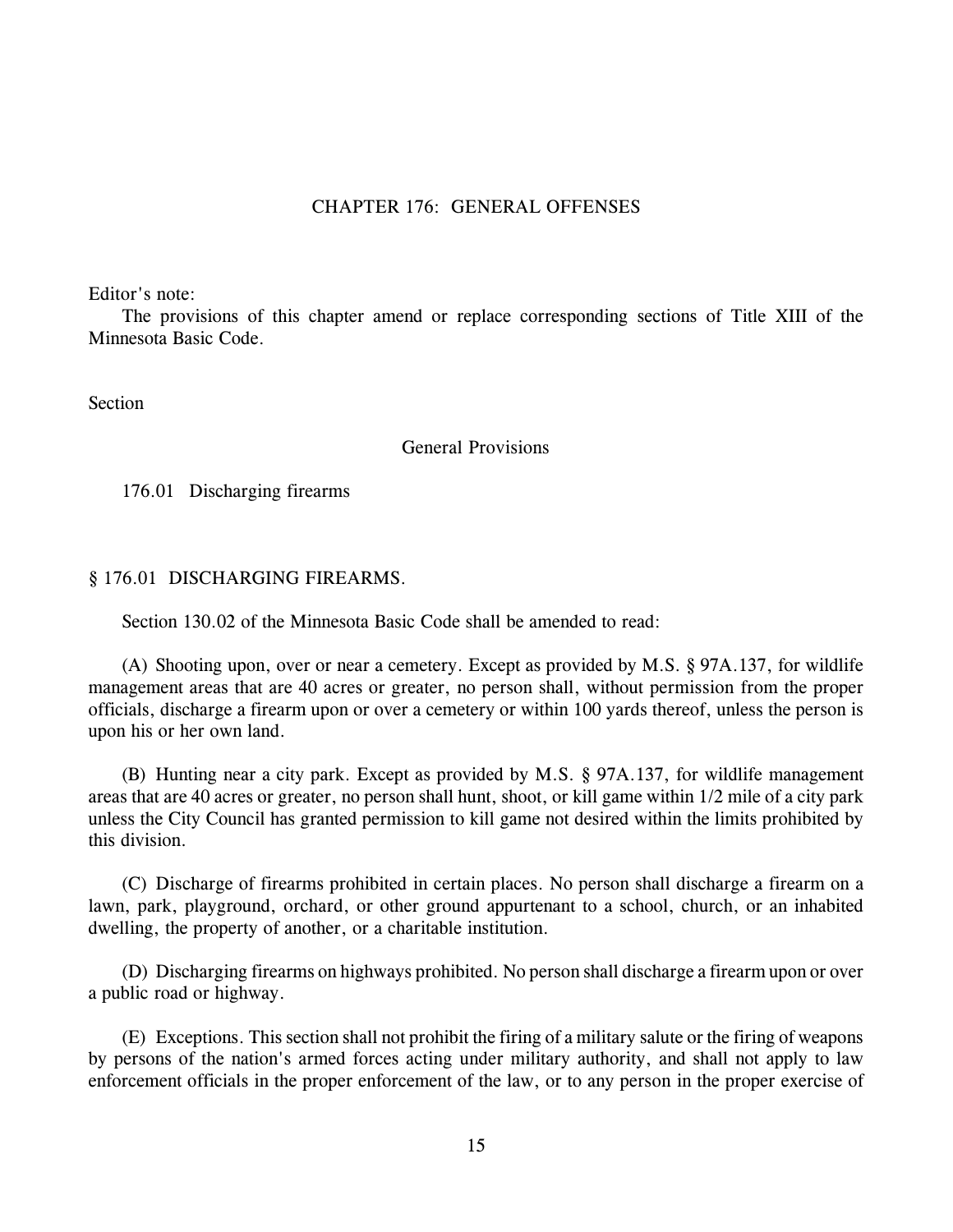the right of self defense, or to any person otherwise lawfully permitted by proper federal, state or local authorities to discharge a firearm in a manner contrary to the provisions of this section.

(F) If any of the above provisions are found to be in conflict with M.S. § 624.717, as it may be amended from time to time, the provisions of that statute shall prevail. (August 2017) Penalty, see § 130.99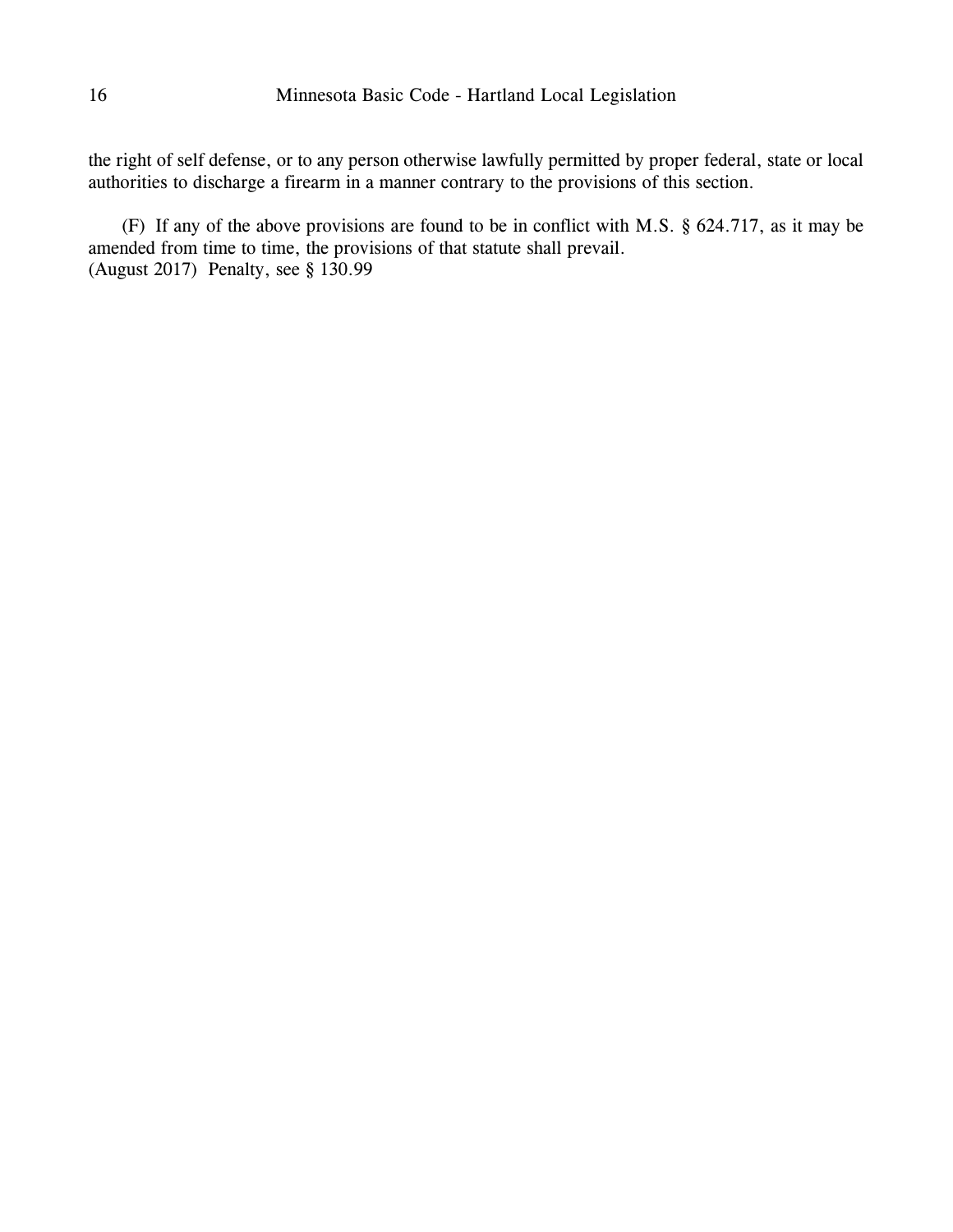# CHAPTER 177: LAND USAGE

*Editor's note:*

*The provisions of this chapter amend or replace corresponding sections of Title XV of the Minnesota Basic Code.*

Section

## *Zoning*

177.001 Manufactured homes

## § 177.001 MANUFACTURED HOMES.

Section 151.24 of the Minnesota Basic Code shall be amended to read:

The city authorizes the placement of manufactured homes in residential districts within the city if such manufactured homes comply with the following conditions:

(A) Manufactured homes shall comply with all zoning regulations for the district in which they are located.

(B) A building permit and any other required permits shall be obtained for manufactured homes.

(C) All dwellings shall be constructed or placed upon a permanent foundation, which is located along the entire length of all exterior walls of the dwelling and is approved by the Uniform Building Code.

(D) All dwellings shall have a pitched roof no less than a 12X4 pitch, and shall be covered with shingles, tiles, or a standing seam metal roofing system and have eaves of not less than six inches.

(E) All such manufactured homes shall be built in compliance with any Minnesota Statutes regulating manufactured homes.

(F) Connection to city utilities, if available, shall be required. (August 2017) Penalty, see § 151.99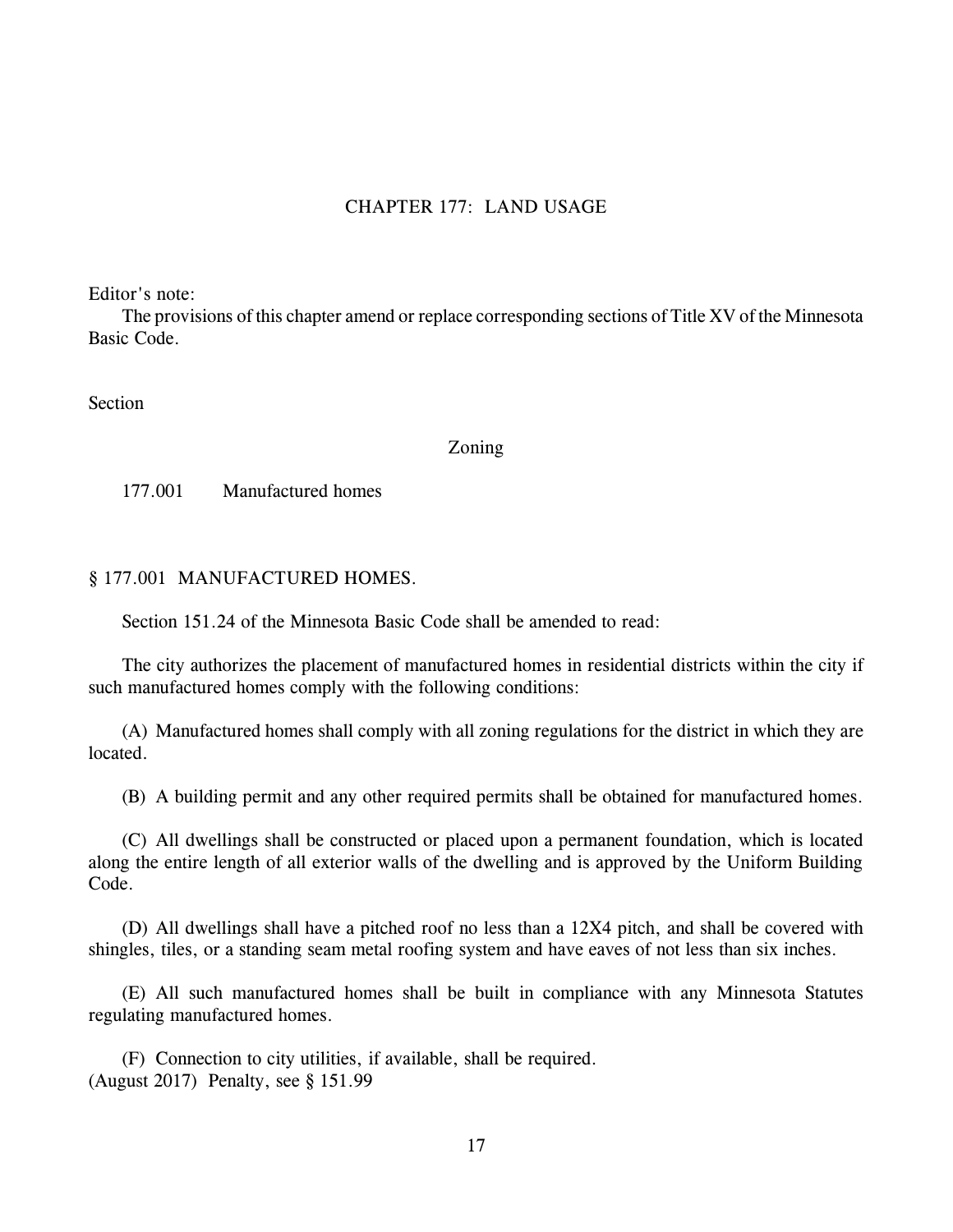A new chapter shall be added to the Minnesota Basic Code, as follows:

## CRIME FREE RENTAL HOUSING

## *General Provisions*

- 177.101 Purpose
- 177.102 Intent
- 177.103 Definitions
- 177.104 License required
- 177.105 Application
- 177.106 Inspection required
- 177.107 Lease and lease addendums
- 177.108 License expiration
- 177.109 Transfer
- 177.110 License fees
- 177.111 License posting
- 177.112 Proof of occupancy
- 177.113 Background check required
- 177.114 Refuse removal and recycling
- 177.115 Owner, agent and manager training
- 177.116 Information packet
- 177.117 Conduct by tenants on licensed premises
- 177.118 Enforcement of housing and other code violations
- 177.119 Right of entry
- 177.120 Enforcement authority
- 177.121 Appeals; variances
- 177.122 Violations
- 177.123 [Reserved]

## *Housing Code*

- 177.124 Definitions
- 177.125 Purpose
- 177.126 Housing inspector
- 177.127 Interference with inspector
- 177.128 Work done by city; lien
- 177.129 Appeals; variances
- 177.130 Designation of unfit dwellings and condemnation procedures
- 177.131 [Reserved]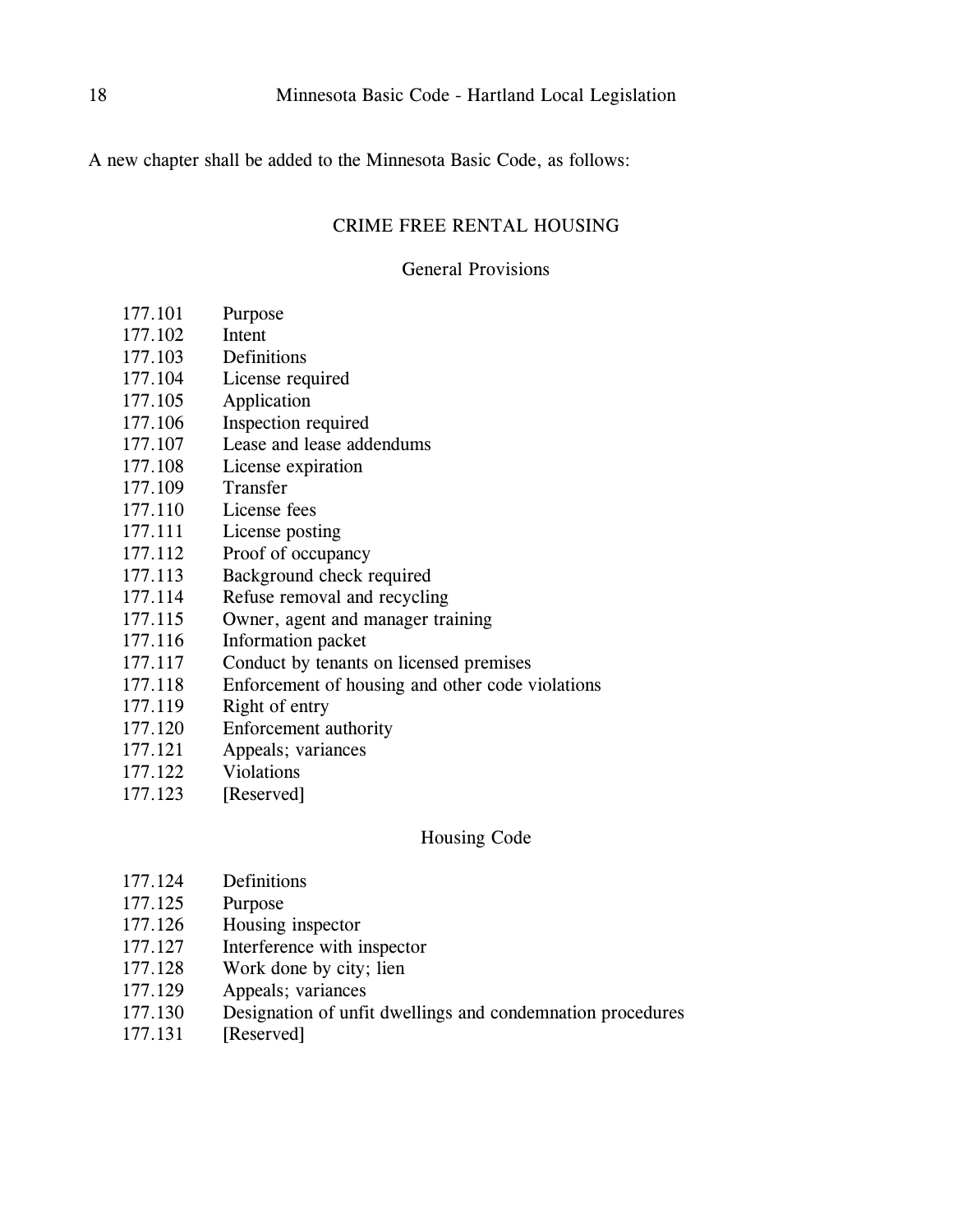## Land Usage 19

### *Minimum Standards*

- 177.132 Responsibilities of owners and occupants
- 177.133 Basic equipment and facilities
- 177.134 Light, ventilation and heating
- 177.135 Maintenance of parts of dwellings and dwelling units
- 177.136 Space, use and location requirements
- 177.137 [Reserved]

*Safe and Crime Free Rental Housing Program*

- 177.138 Program and purpose
- 177.139 Certification
- 177.140 Components of the program
- 177.141 Annual retraining<br>177.142 Additional rental r
- Additional rental properties
- 177.143 Decertification

## *IN GENERAL*

## § 177.101 PURPOSE.

The purpose of this section is to protect the public health, safety, and the general welfare of the citizens of the City of Hartland who have as their place of abode, a room or rooms furnished to them for payment of a rental charge (including money, services, or other type of consideration) to another. The general objectives include:

(A) To maintain a quality of character and stability of rental housing within the city;

(B) To correct and prevent rental housing conditions that adversely affect or are likely to adversely affect the life, safety, general welfare and health of persons occupying rental dwelling units within the City of Hartland;

(C) To assist in enforcing minimum standards for cooking, heating, sleeping and sanitary equipment necessary to the health and safety of the occupants of rental dwelling units;

(D) To assist in enforcing minimum standards of light and ventilation necessary to health and safety;

(E) To prevent overcrowding of rental dwelling units;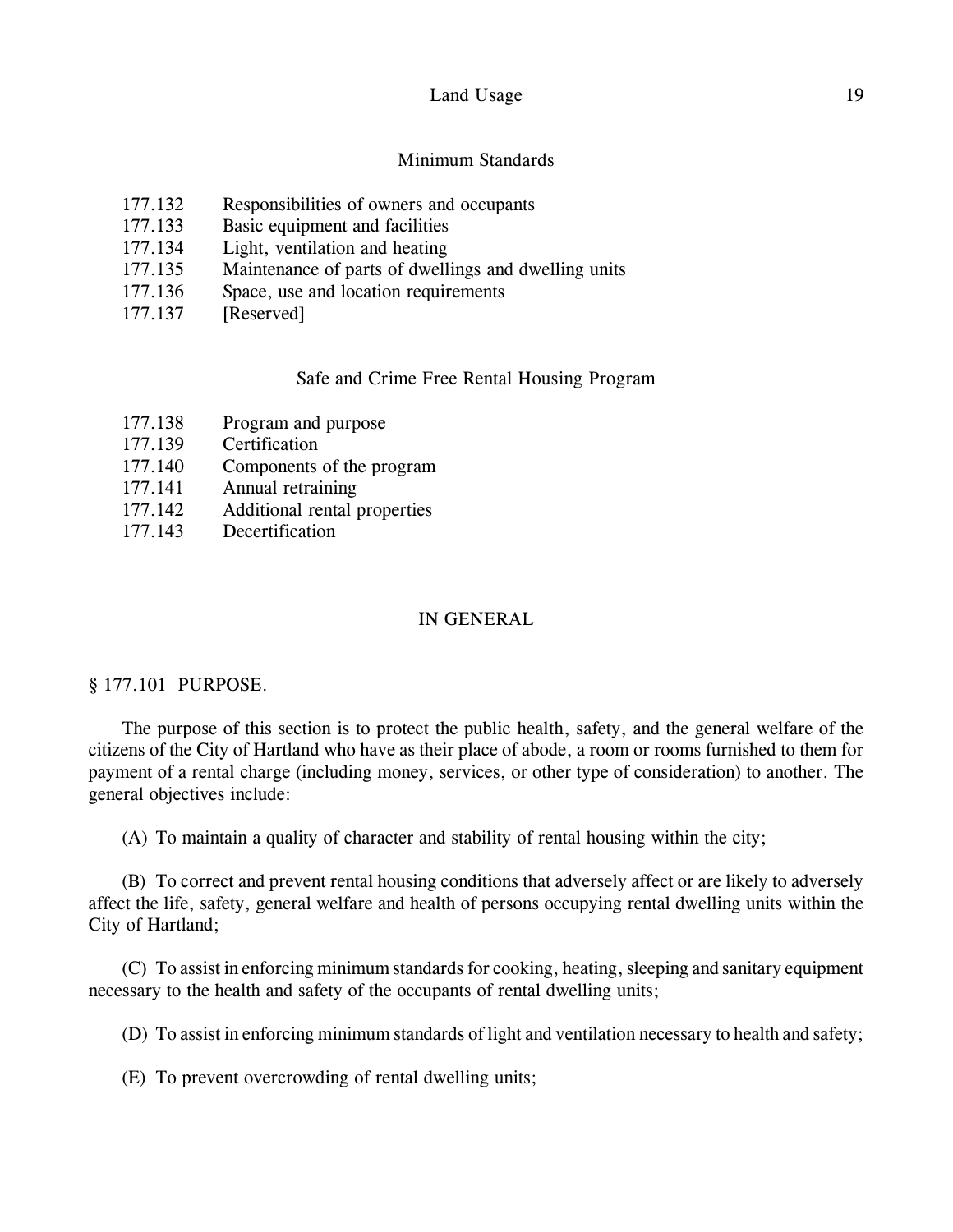(F) To assist in enforcing minimum standards for the maintenance of rental housing; and

(G) To preserve and promote tax base growth throughout the city. (August 2017)

## § 177.102 INTENT.

It is the intent of this section to establish a permanent mode of protecting and regulating the living conditions of the residents of the city who rent dwelling units. (August 2017)

## § 177.103 DEFINITIONS.

The following words and terms, as used in this section, shall have the following meanings, unless the context clearly indicates otherwise:

*AGENT.* A person appointed by the rental housing license holder, who resides within a 60 mile radius of the city measured from the Hartland City Hall, to whom the city may service notices pertaining to the administration of the provisions of the City Code pertaining to such rental housing.

*DORMITORY.* Buildings or spaces in buildings where group sleeping accommodations are provided; or a series of closely associated rooms without individual cooking facilities and with common toilet and bathroom facilities.

*DWELLING UNIT.* A single unit providing complete, independent living facilities for one person or persons, including permanent provisions for living, sleeping, eating, cooking and sanitation.

*ENFORCEMENT OFFICER.* Law enforcement, fire and inspection department, city engineer, superintendents or any other city employee designated by the Hartland City Council to enforce the provisions of the City Code.

*LEASE.* An agreement to rent. (For use as a verb, see Rent.)

*LONG-TERM HOTEL.* Any hotel, as defined in M.S.A. § 157.01, in which a dwelling unit is held out or available to the public for sleeping or residential purposes for periods of one week or more.

*MAIL SERVICE BY MAIL.* By depositing the item with the United States Postal Service addressed to the intended recipient at his or her last known address with first class postage prepaid thereon.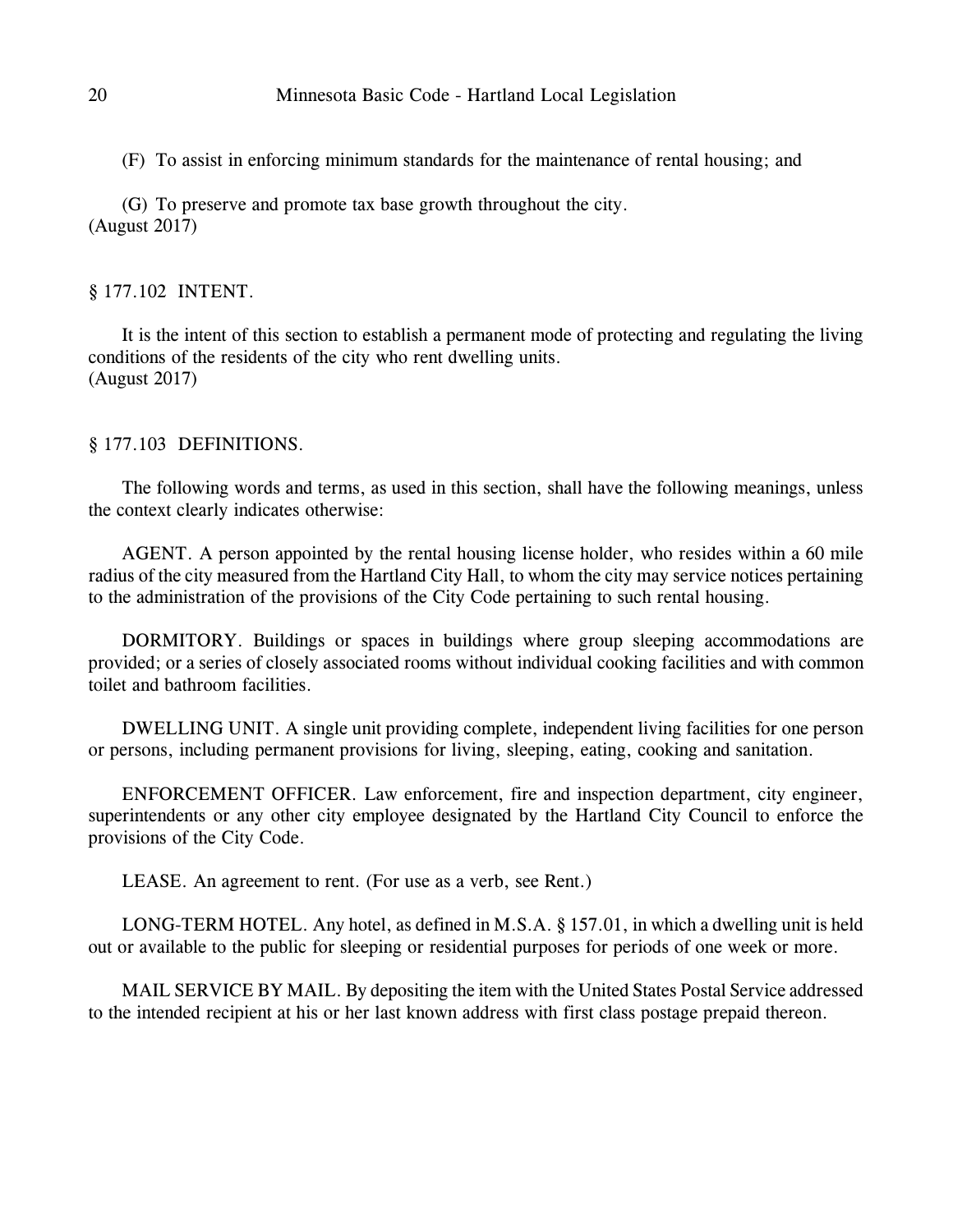#### Land Usage 21

*MAINTENANCE.* An individual who is hired or is applying to be hired by an owner and who has or would have the means, within the scope of the individual's duties, to enter a tenant's dwelling unit(s). Duties include, but are not limited to, performing specified repairs or maintenance to common areas as well as the inside of tenants' units of the premises.

*MANAGER.* An individual who is hired or is applying to be hired by an owner and who has or would have the means, within the scope of the individual's duties, to enter a tenant's dwelling unit(s). The manager may also act as the property agent.

*OCCUPANT.* Any person living, sleeping, cooking or eating in or having actual possession of a dwelling unit or rooming unit for more than ten days in a consecutive 30-day period.

*RENT.* Any consideration paid for the exclusive use of the dwelling unit, including but not limited to, money, services or a combination thereof, paid or delivered at fixed intervals periodically as agreed upon.

*RENTAL HOUSING.* Any building structure or enclosure, including any dwelling, dwelling unit, mobile home, apartment, long-term hotel or rooming house, wholly or partly used or intended to be used for living, sleeping, cooking or eating purposes by human occupants, rented or offered for rent by any person to any other person or persons for residential purposes by such other person or persons. *RENTAL HOUSING* does not include rest homes, convalescent homes, nursing homes, hotels, motels, dormitories or facilities currently licensed by the State of Minnesota.

*ROOMING HOUSE.* Any building or structure with rooms used or furnished for living and sleeping, but not cooking purposes, along with private or shared sanitation facilities, by or to the public as regular roomers for periods of one week or more.

*UNRELATED.* Individuals who are not related by blood, marriage, or adoption. For the purposes of this chapter, "related by blood" shall mean whole or half relation between a common ancestor or descendant, husband, wife, son, daughter, father, mother, brother, sister, uncle, aunt, niece, nephew, stepchildren, legally adopted children, grandmother, grandfather, state assigned foster children, first cousin, or any combination of the above persons. (August 2017)

#### § 177.104 LICENSE REQUIRED.

(A) It is unlawful for any person, as the owner, manager, or other person having control of any dwelling unit, to lease, rent, offer for rent or lease, or permit to be leased, or permit the occupancy of any dwelling unit as defined in this section within the city without first having obtained a rental housing license for such dwelling unit as hereafter provided.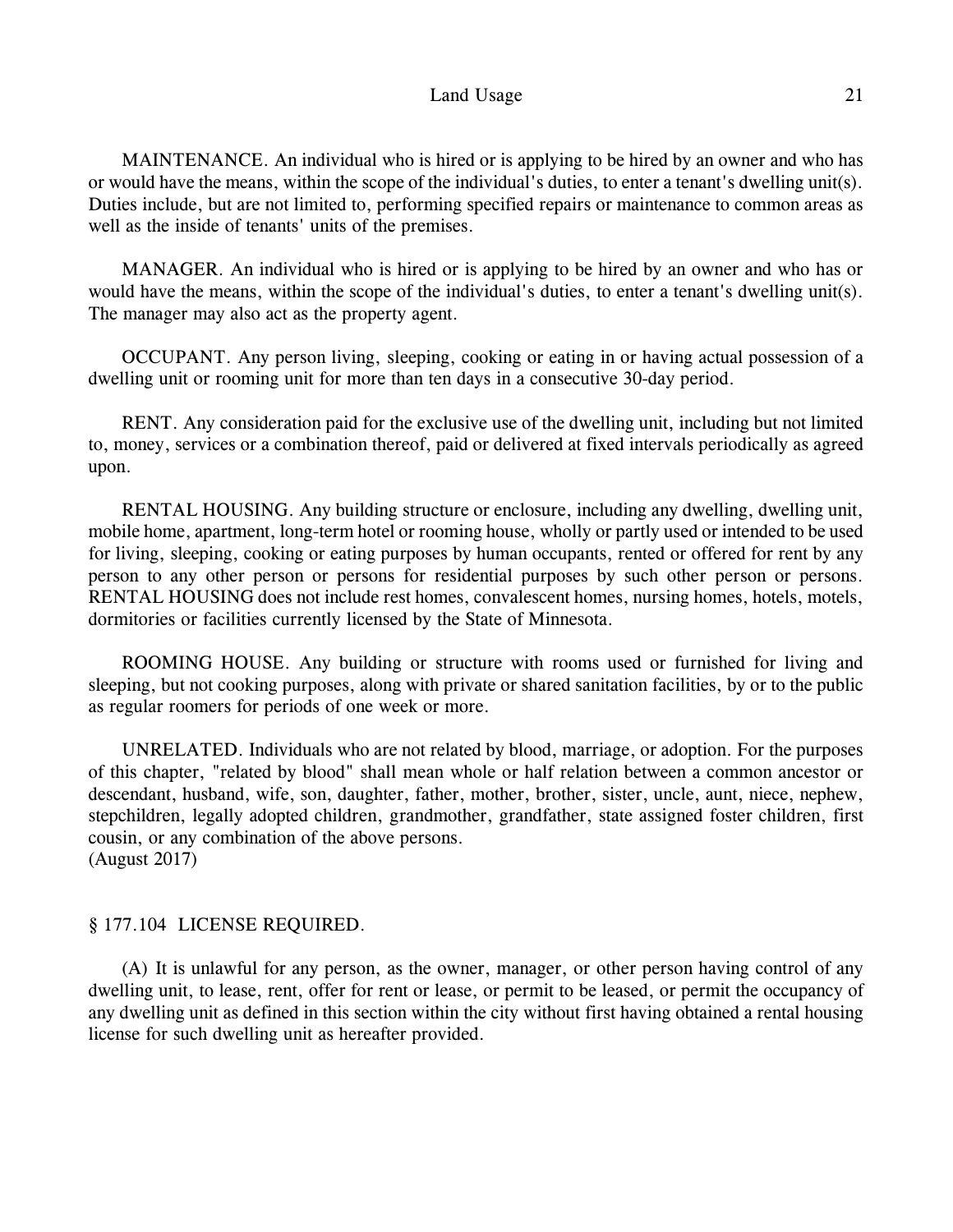(B) It shall be unlawful for any person to occupy a dwelling unit within the city that is found to be in violation of this chapter.

(C) A rental housing license shall be required in the following situations:

(1) A dwelling unit rented or leased as defined by this chapter;

(2) A dwelling unit not occupied by the owner, but has one or more occupants that are unrelated to the owner of said unit; or

(3) A dwelling unit is not occupied by the owner, but has an occupant related by blood to the owner and more than one occupant that is unrelated to the owner.

(D) *Licensing of owner occupied dwelling units.*

(1) A dwelling unit is occupied by the owner and rented or leased by more than one occupant unrelated to the owner.

(2) An owner occupying a dwelling unit with more than one unrelated occupant shall not be required to obtain a rental license provided the property is not rented or leased as defined by this chapter.

(E) For the purposes of determining occupancy for rental purposes, the following standards shall apply:

(1) A guest may occupy a licensed or unlicensed dwelling unit provided the guest does not reside in the dwelling unit for more than ten days within a consecutive 30-day period and the guest has a documented permanent residence other than the dwelling unit in which they are considered a guest.

(2) The occupancy of a dwelling unit shall comply with the occupancy restrictions of the residential districts as stated in Chapter 151, Zoning Ordinance, of the City of Hartland. (August 2017)

# § 177.105 APPLICATION.

Any property owner who desires to rent a dwelling unit located in the City of Hartland must obtain a rental housing license. Each application for a rental housing license as required by this section shall be made at the office of the Hartland City Clerk.

(A) New license applicants will be issued a provisional rental housing license after completing the application and determining a date for the required inspection. A provisional license is valid up to six months from the date of issue. A provisional license may be granted an extension by the inspection department.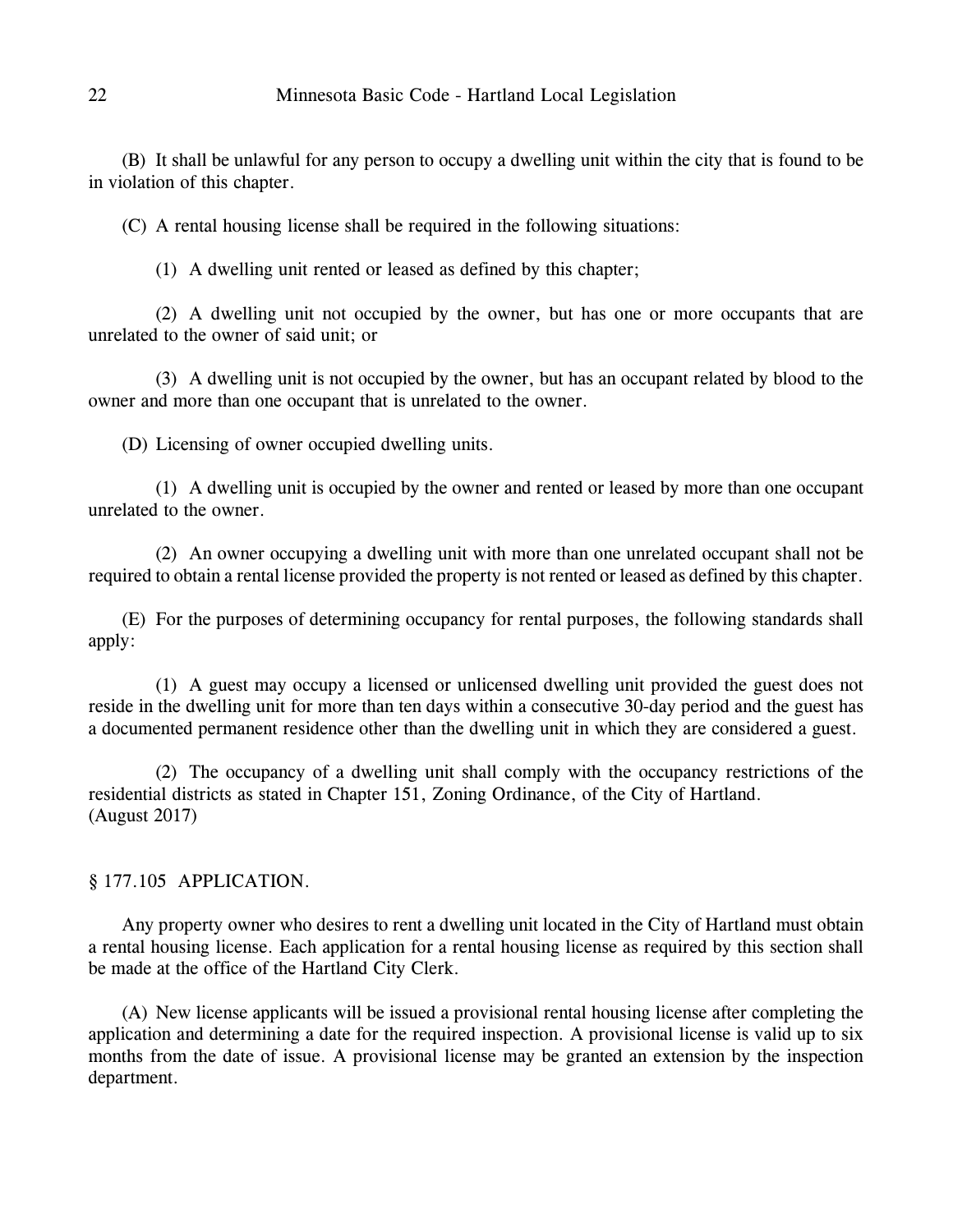#### Land Usage 23

(B) *Certification of owner or agent.* Prior to approving an application for a provisional rental housing license or rental housing license, the property owner shall provide certification of an agent and address upon which agent the city may serve notices pertaining to the property, which service shall be effective as if made upon the rental housing license holder.

(C) *Certification of taxes and utilities paid.* Prior to approving an application for a rental housing license, the property owner shall provide certification to the city that either:

(1) There are no delinquent property taxes and special assessments or the owner is current on a payment plan approved by the Freeborn County Treasurer; and

(2) There are no delinquent city utility fees or other financial claims of the city due upon the parcel of land to which the rental housing license application relates.

(D) Any false statement or omission shall render the application, and any license issued pursuant thereto, invalid and of no effect. (August 2017)

#### § 177.106 INSPECTION REQUIRED.

Upon receipt of an application for any rental housing license, an enforcement officer shall have access to and shall inspect the property to be licensed to determine whether such property complies with the provisions of applicable codes, statutes, and this chapter. For the purpose of making such inspections, the enforcement officer may enter, examine and survey all rental housing at reasonable times after obtaining consent from the resident of the premises or after the owner has given the resident reasonable prior notice of the inspection. All sections shall be uniformly enforced and may not exceed the applicable requirements of the Minnesota State Building Code. (August 2017)

#### § 177.107 LEASE AND LEASE ADDENDUMS.

All licensed rental housing shall have a written lease. All written leases shall contain a clause providing that conduct which would be a violation of this chapter shall constitute a material breach of the lease and grounds for termination of such lease. (August 2017)

#### § 177.108 LICENSE EXPIRATION.

(A) Rental housing licenses issued under this chapter shall be variable terms based on a point system determined by the council and fixed by resolution, a copy of which shall be in the office of the inspection division and uniformly enforced.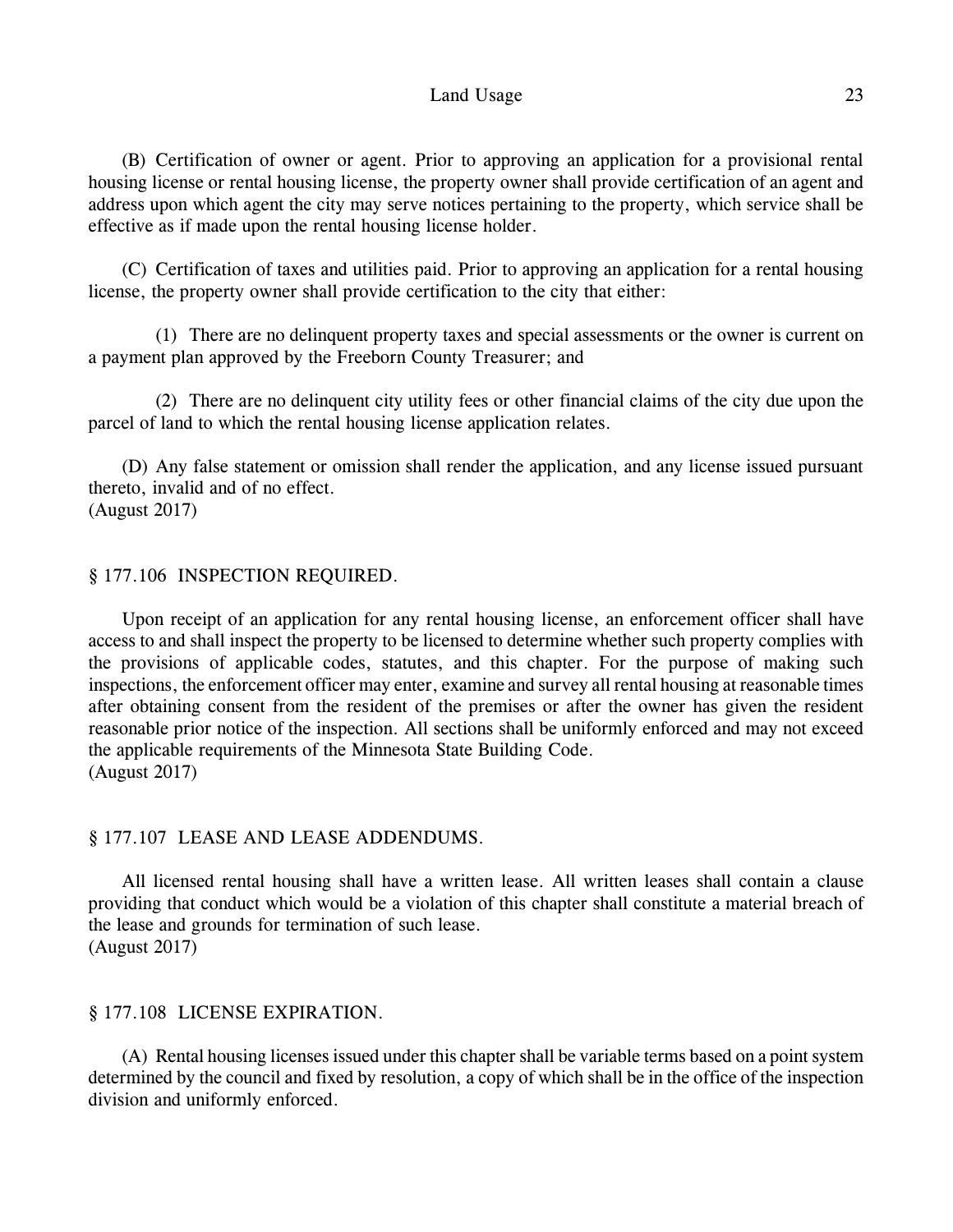(B) All license terms will expire on the 31st day of January. Renewal applications and payment of license fees are due and payable on or before the date of expiration specified on the license. All rental licenses for which payment of license fees is over 30 days past due shall be automatically cancelled. Reissuance of a rental license for any property past due shall be handled as if the property were a new license.

(August 2017)

## § 177.109 TRANSFER.

To transfer the rental housing license from one property owner to another, the licensee shall give written notice including the name, address and phone number of the transferee and agent. The transferee must make an application to the city within 30 days of the transfer. Failure to complete this application prior to any transfer of the license property will result in the automatic forfeiture of the license. (August 2017)

## § 177.110 LICENSE FEES.

Fees for rental housing licenses issued under this chapter shall be determined by the council and fixed by resolution, a copy of which shall be in the office of the city clerk and uniformly enforced. (August 2017)

#### § 177.111 LICENSE POSTING.

Every license of a rental dwelling shall be conspicuously posted in the main entryway or other approved conspicuous location. Every license holder or their agent shall provide a copy of the current license to any tenant or prospective tenant. (August 2017)

#### § 177.112 PROOF OF OCCUPANCY.

Each rental license holder, or their agent, shall maintain proof of occupancy for each rental housing license. This register shall be reasonably available for examination by authorized law enforcement and fire and inspection officials relating to an investigation, and shall contain the following information:

- (A) The address of the dwelling unit;
- (B) The number of bedrooms in the dwelling unit;
- (C) The names of the current tenants of the dwelling unit; and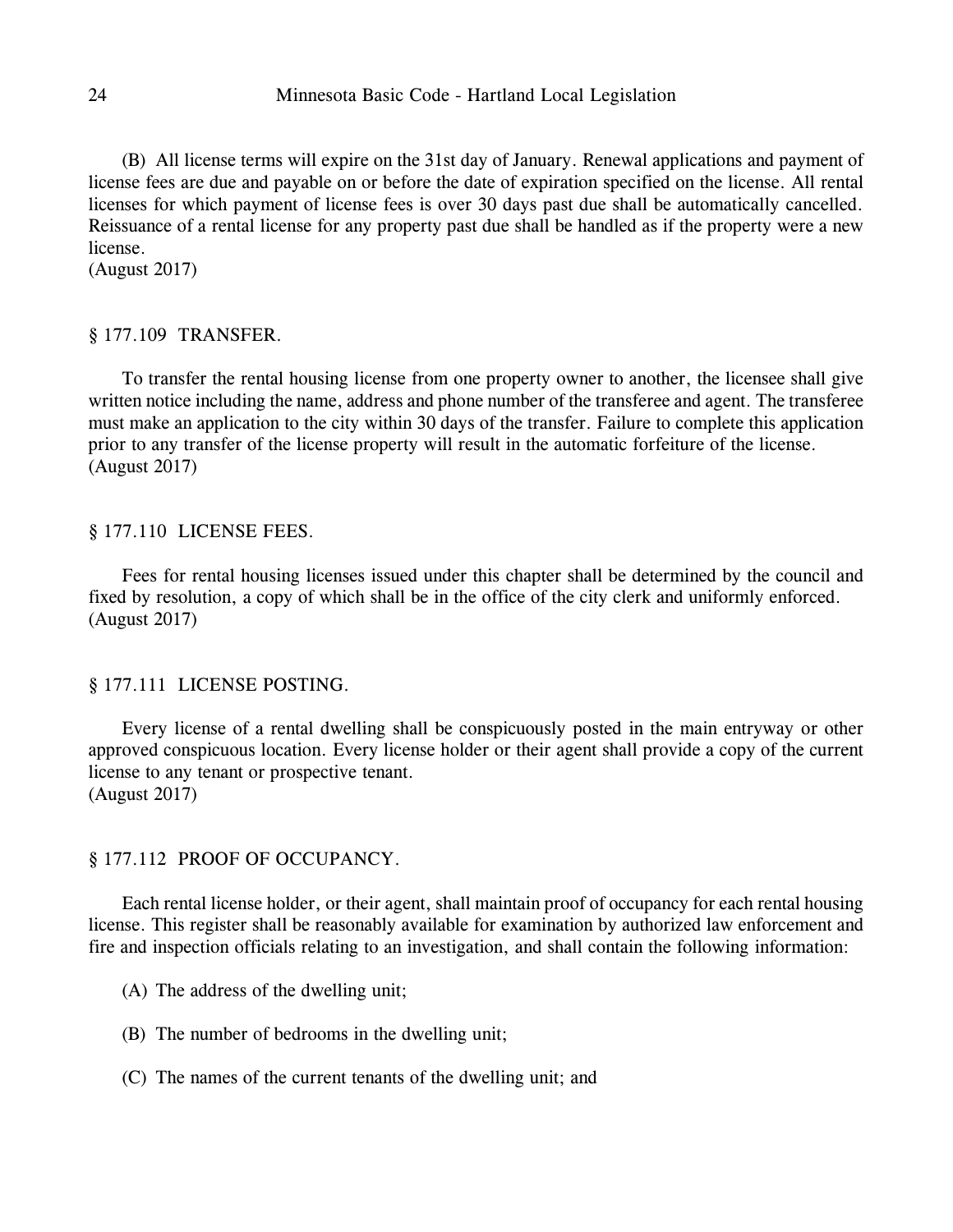(D) The telephone numbers of the current tenants of the dwelling unit. (August 2017)

# § 177.113 BACKGROUND CHECK REQUIRED.

The license holder shall provide the office of the city clerk with any agent, manager and maintenance person's full name, date of birth, address and telephone number of such person(s), and required copy of background check, if required by M.S.A. § 299C.68. Whenever the agent, manager or maintenance person for a licensed property is changed, the license holder shall provide the office of the inspection division with the required information within 48 hours of such change. (August 2017)

# § 177.114 REFUSE REMOVAL AND RECYCLING.

(A) Every tenant or occupant of a dwelling unit shall dispose of all his or her rubbish and recyclable materials in a clean and sanitary manner by placing it in the appropriate containers. License holders of rental units shall inform their tenants of the curbside recycling program provided by Freeborn County.

(B) The rental license holder shall provide garbage and recyclable facilities or containers where more than four dwelling units share the same premises. In all other cases it shall be the responsibility of the occupant to furnish such facilities or containers.

(C) At the time of application for a rental housing license, the applicant shall certify to the name and identity of the responsible party providing the removal of garbage and recyclables. The office of the inspection division shall be notified within ten days of any change in the identity of the party providing a removal service.

(August 2017)

# § 177.115 OWNER, AGENT AND MANAGER TRAINING.

(A) The City of Hartland shall offer rental property training sessions at least once per year. All tenants, license holders, their agents and managers will be invited to attend.

(B) License holders, or their agents or managers, are required to attend a training session upon receipt of their first notice of violation of this chapter, city codes or state statutes for a rental housing unit.

(C) Failure to attend required training sessions will be reasonable cause for the city council to refuse to grant or renew a rental housing license. (August 2017)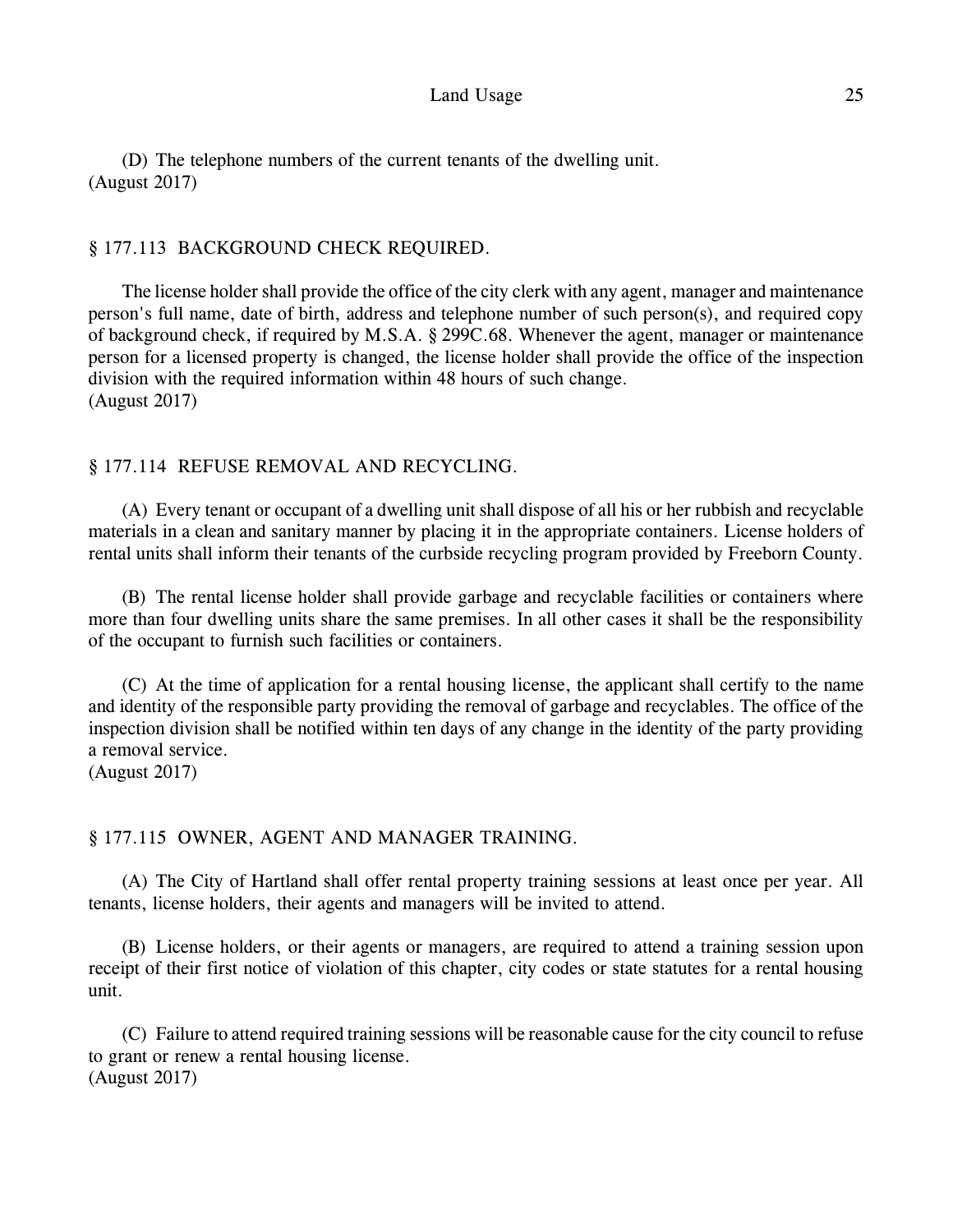#### § 177.116 INFORMATION PACKET.

The City of Hartland will provide to each license holder an informational packet which the license holder, their agent or manager shall provide to each tenant or prospective tenant. The packet shall provide contact information on how the tenant may obtain details regarding disturbance notices pending against the property, and the potential effect disturbance notices may have. (August 2017)

#### § 177.117 CONDUCT BY TENANTS ON LICENSED PREMISES.

(A) The license holder shall use their best efforts to cause tenants or occupants to conduct themselves in such a manner as to not cause the premises to be a nuisance as provided for in this chapter, city codes or state statutes.

(B) Upon determination by the enforcement officer that the licensed premises were used by a tenant or occupant in violation of this chapter, city codes or state statutes, the enforcement officer shall notify the license holder and tenant or occupant by regular mail of such violation and direct them to take steps to prevent further violations.

(C) If another instance of violation of this chapter, city codes or state statutes, occurs on the premises by the same tenant(s) or occupant(s) within 12 months of an incident for which a notice in division (B) of this section was given, the license holder and tenant(s) or occupant(s) shall be notified of the violation of and shall also be required to participate in a Problem Solving Conference (PSC), scheduled and conducted by Hartland City Council and/or law enforcement. The purpose of the PSC shall be to develop, by consensus, a plan of action to reasonably ensure that future incident will not occur at the premises.

(D) If a third violation of this chapter, city codes or state statutes on the premises occurs by the same tenant(s) or occupant(s) within a 12-month period after receipt of notices pursuant to divisions (B) and (C), the rental license may be suspended or revoked by the city council. Such suspension or revocation will only be for the involved tenant's/occupant's unit(s).

(E) No suspension or revocation shall be imposed where the violation of this chapter, city codes or state statutes of the premises occurred during the pendency of eviction proceedings (unlawful detainer) or within 30 days of notice given by the license holder to a tenant to vacate the premises. Eviction proceedings shall not be a bar to sanctions unless diligently pursued by the license holder.

(F) It shall be irrelevant to proceedings hereunder that the tenant or others were not criminally prosecuted or were acquitted of criminal charges for the incidents serving as the basis of the suspension or revocation.

(G) New tenants are not subject to enforcement action for previous tenants' nuisance violations.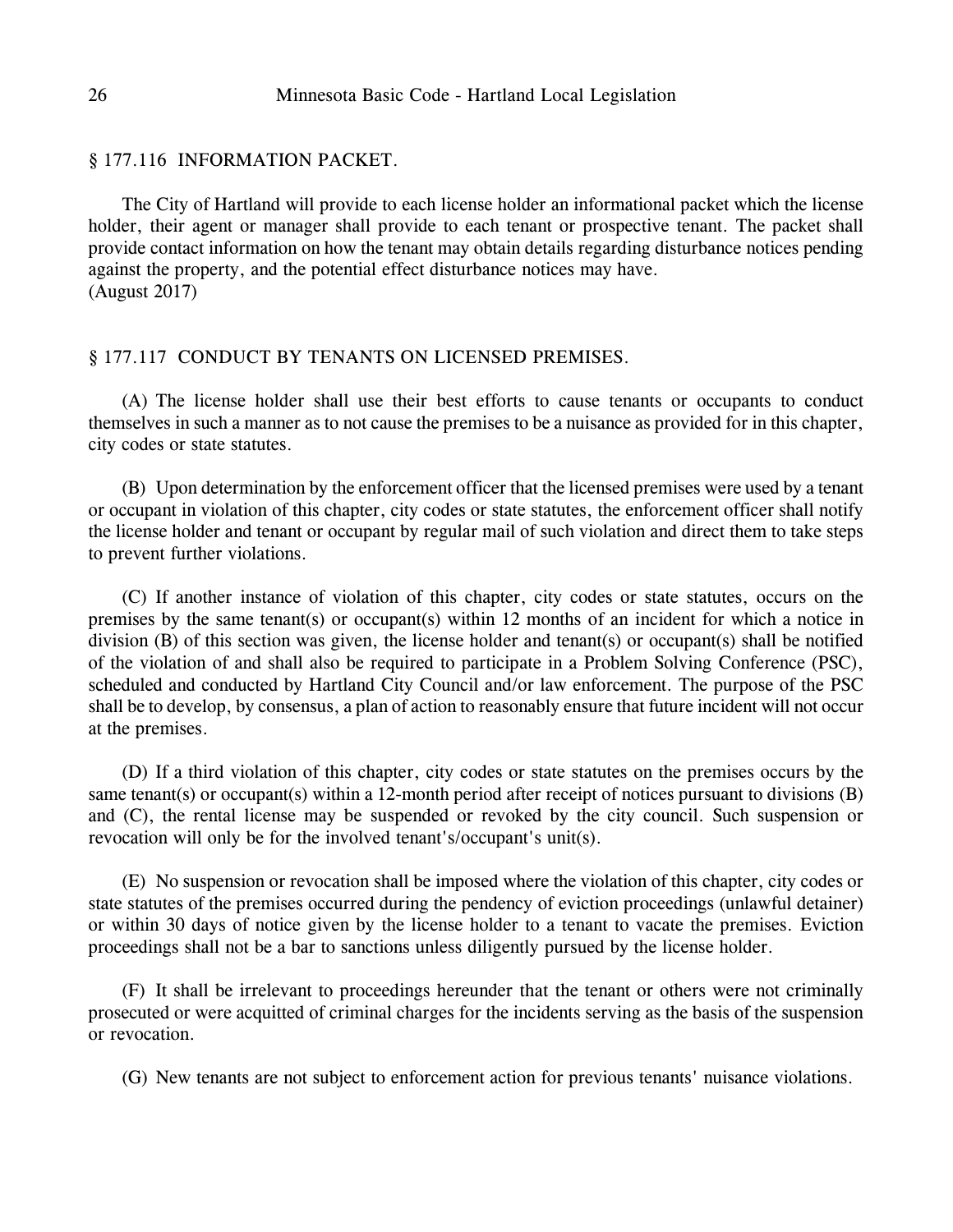#### Land Usage 27

(H) Public information of violation notices sent pursuant to this section is available on request. Landlords participating in the safe and crime free housing program will have access to information permitted by the Minnesota Data Privacy Act. (August 2017)

## § 177.118 ENFORCEMENT OF HOUSING AND OTHER CODE VIOLATIONS.

(A) *Generally.* The enforcement officer is authorized and directed to make lawful inspections to determine the condition of rental housing within the city in order to safeguard the health and safety of the residents of dwellings units and of the general public.

(B) Owners, license holders and/or occupants of rental housing or dwelling units that are found to be in violation of this chapter shall be issued a notice and order. The notice and order shall contain statements advising that if the property is not brought into compliance by the completion date of the notice and order that the city council or designee may take appropriate legal action that:

(1) May impose administrative penalties as established by council resolution;

(2) May charge the owner, license holder, agent, and/or occupants with a criminal violation;

(3) May suspend or terminate city utility services to the property; and

(4) May proceed to cause the work to be done and charge the costs thereof against the property or its owner.

(C) Any notice and order may be served by personal service or by mail upon the owner, license holder and agent. Occupants may be served by personal service or United States Postal Service to at least one occupant of the dwelling unit. If unable to serve the license holder, agent or occupant(s) by other means, the notice and order may be posted on the property. (August 2017)

## § 177.119 RIGHT OF ENTRY.

(A) When it is necessary to make an inspection to enforce the provisions of the Hartland City Code, or when there is reasonable cause to believe a violation of the Hartland City Code exists within the particular structure, an enforcement officer may enter the building or premises at reasonable times to inspect or to perform the duties imposed by the Hartland City Code.

(B) *Resident to give access to owner or operator.* Upon receiving reasonable prior notice, every resident of rental housing or a dwelling unit must give the owner, or the owner's agent or employee, access to any part of such rental housing or dwelling unit, or its premises, at all reasonable times for the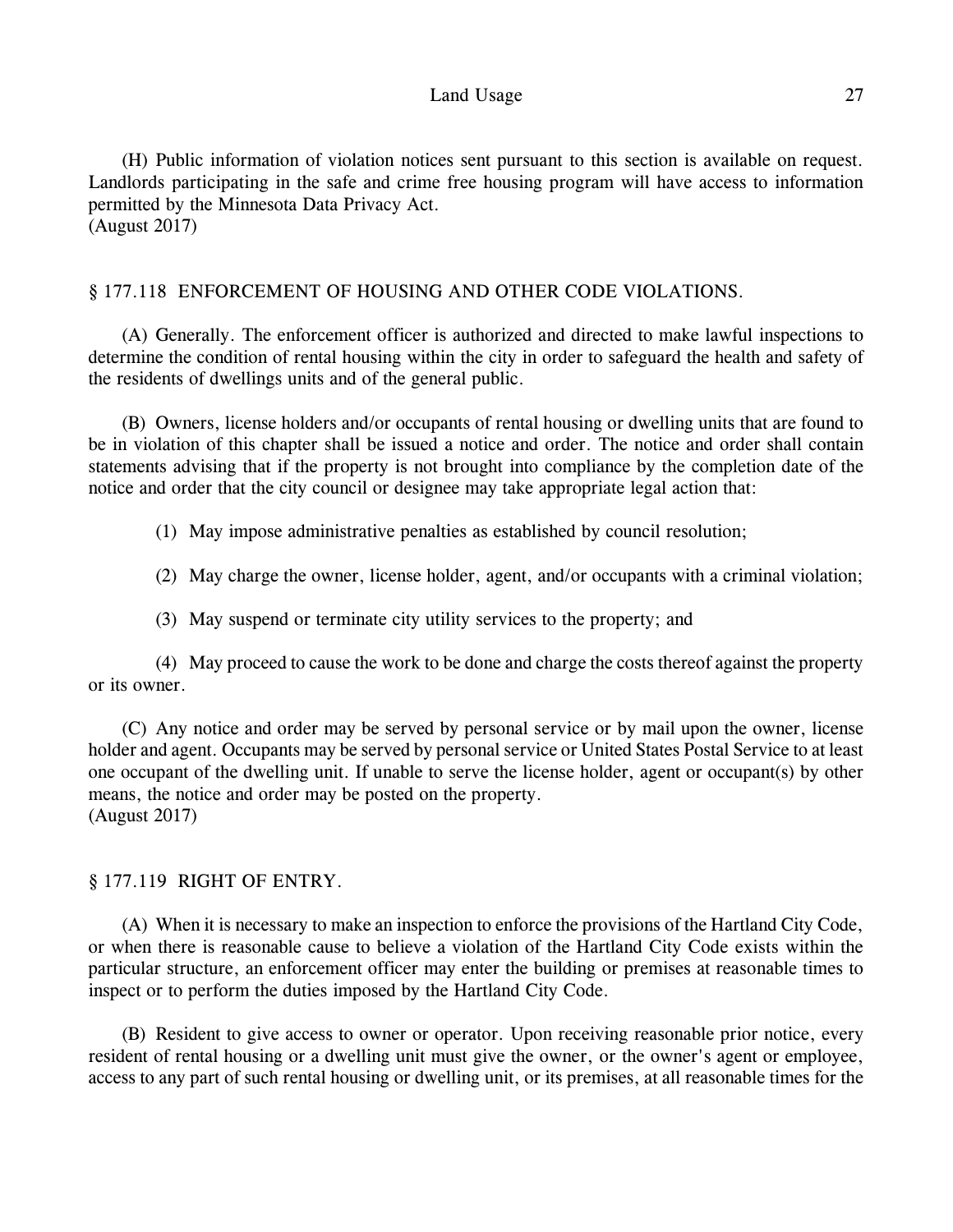purpose of making repairs or alterations as are necessary to bring the dwelling into compliance with this section or with any other city code or state statute, rule or regulation.

(C) *Search warrant.* If consent is refused and if there is probable cause to believe a violation exists within the particular structure, a search warrant may be obtained. No warrant is needed for entry where an emergency condition or serious health and safety issue exists and sufficient time is not available to obtain a warrant and protect persons or property.

(D) Entry under this section is subject to M.S.A. § 504B.211. (August 2017)

## § 177.120 ENFORCEMENT AUTHORITY.

The city council, or designee, is hereby authorized and directed to enforce all of the provisions of the Hartland City Code. For such purposes they shall be known and appointed as enforcement officers having the authority to issue notices of violation, issue citations for violations of the Hartland City Code, issue administrative penalties as established for violations of the Hartland City Code, cause work to be done to correct violations, issue orders for occupants to vacate a dwelling unit found to be in violation of the Hartland City Code, and order suspension of city services for properties found to be in violation of the Hartland City Code.

(August 2017)

## § 177.121 APPEALS; VARIANCES.

(A) Any person affected by any notice which has been issued in connection with the enforcement of any provision of this article may request and shall be granted a hearing on the matter before the board of appeals. This hearing and appeals therefrom and actions thereon shall be held and conducted according to provisions governing the board of appeals. Any order of the housing inspection shall be stayed pending disposition of the appeal.

(B) Upon application, the board of appeals shall hear appeals from and review any order of requirements or determination made by the housing inspector and shall determine whether there are practical difficulties or unnecessary hardships in the way of carrying out the strict letter of this article. The board may recommend that the council vary or modify any of the provisions relating to minimum housing standards, in a given instance on a temporary basis, so that substantial justice may be done and the intent of this article carried out. (August 2017)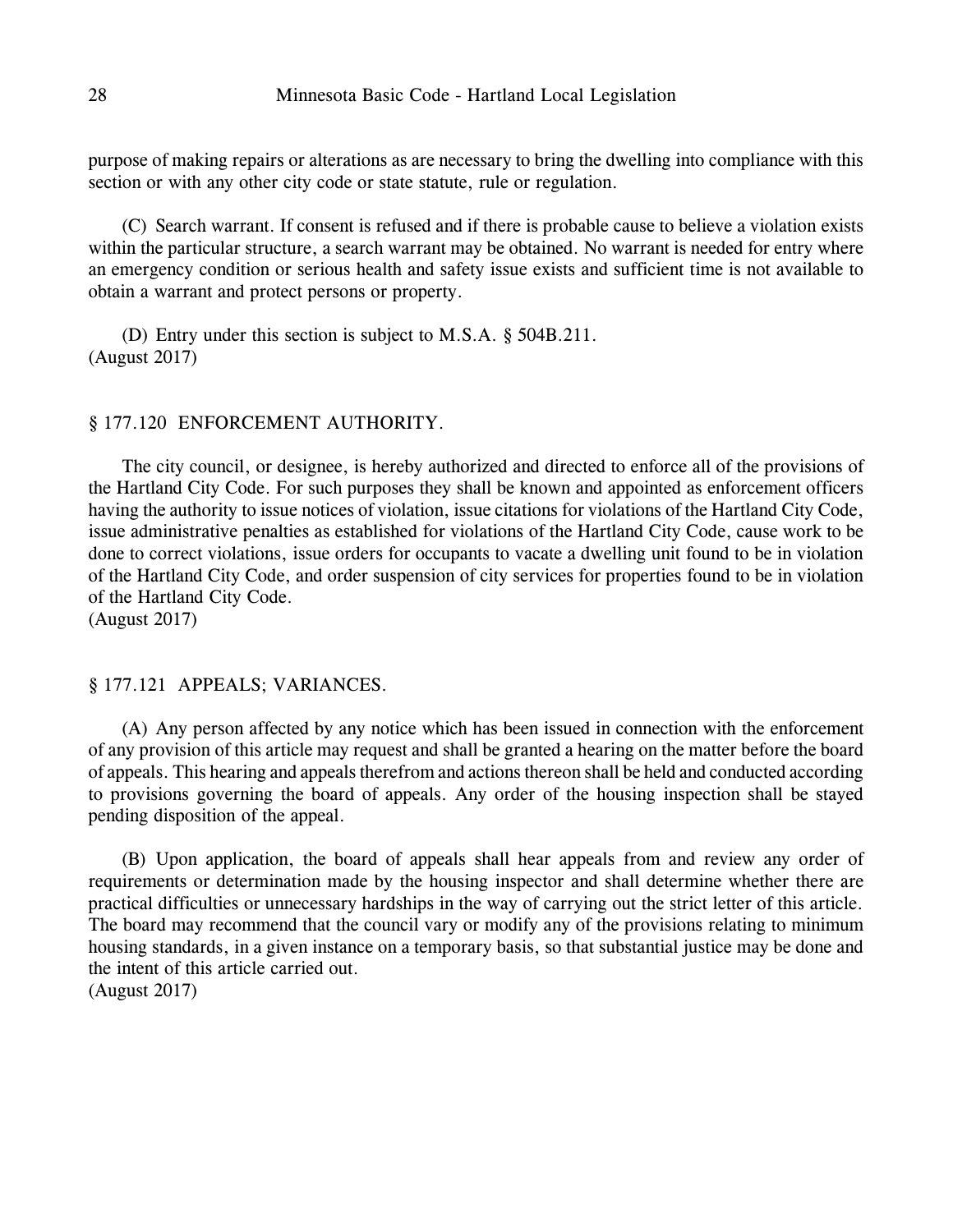## § 177.122 VIOLATIONS.

Every person who violates this chapter when he performs an act thereby prohibited or declared unlawful or who fails to act when such failure is thereby prohibited or declared unlawful, upon conviction, shall be punished as for a misdemeanor in accordance with this chapter. (August 2017)

## § 177.123 RESERVED.

#### *HOUSING CODE*

## § 177.124 DEFINITIONS.

(A) Whenever the terms "dwelling," "dwelling unit," "rooming," "rooming unit," "premises" are used in this article, they shall be construed as though they were followed by the phrase "or any part thereof."

(B) The following words, terms and phrases, when used in this chapter, shall have the meanings ascribed to them in this section, except where the context clearly indicates a different meaning:

*BASEMENT.* That portion of a building located partly underground, but having less than half its clear floor-to-ceiling height below the average grade of the adjoining ground or having one sidewall area two-thirds exposed and above the average grade of the adjoining ground and the two walls adjoining the above side having one-third or more of wall area above the average grade of the adjoining ground.

*BUILDING.* Any structure used or intended for supporting or sheltering any use or occupancy.

*CELLAR.* That portion of the building partly underground having half or more than half of its clear height below the average grade of the adjoining ground.

*DWELLING.* Any building which is wholly or partly used or intended to be used for living or sleeping by human occupants, provided that temporary housing, as defined in this section, shall not be regarded as a dwelling.

*DWELLING UNIT.* Any room or group of rooms located within a dwelling and forming a single habitable unit with facilities which are used or intended to be used for living, sleeping, cooking and eating.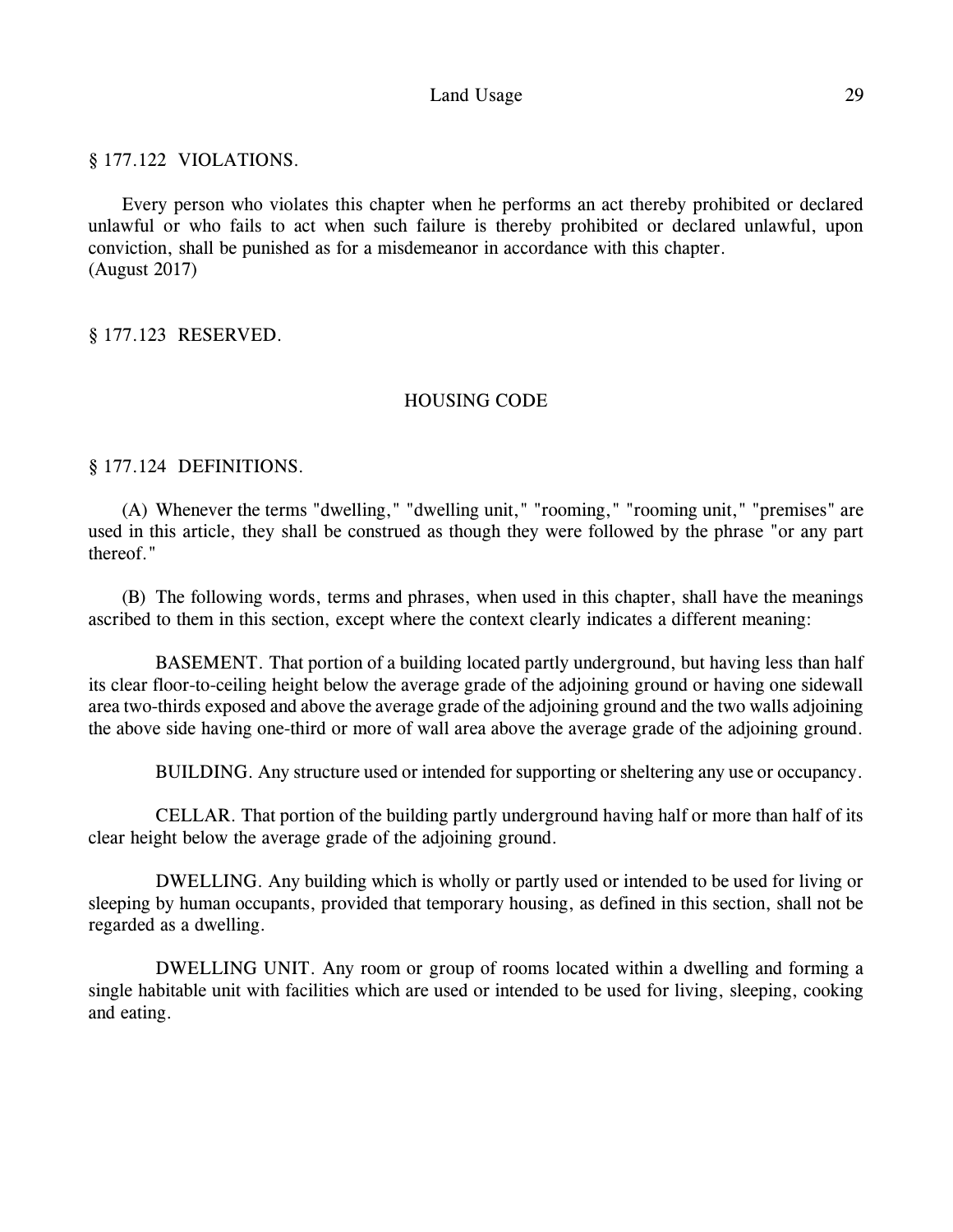## 30 Minnesota Basic Code - Hartland Local Legislation

*EXTERMINATION.* The control and elimination of insects, rodents or other pests by eliminating their harborage places; by removing or making inaccessible materials that may serve as their food; by poisoning, spraying, fumigating, trapping or by any other recognized and legal pest elimination methods approved by a representative of the city health office.

*GARBAGE.* Discarded material resulting from the handling, preparation or consumption of food.

*HABITABLE ROOM.* A room or enclosed floor space used or intended to be used for living, sleeping, cooking or eating purposes, excluding bathrooms, water closet compartments, laundries, pantries, foyers or communicating corridors, closets and storage spaces.

*HOUSING INSPECTOR.* The person so designated by the city council or any authorized representative of the housing inspector, including the public works director, a representative of the city clerk's office or fire chief.

*INFESTATION.* The presence, within or around a dwelling, of any insects, rodents or other pests.

*MULTIPLE DWELLING.* Any dwelling containing more than two dwelling units.

*OCCUPANT.* Any person living, sleeping, cooking or eating in or having actual possession of a dwelling unit or rooming unit.

*OPERATOR.* Any person who has charge, care or control of a building or part thereof in which dwelling units or rooming units are let.

*OWNER.* Any person who, alone or jointly or severally with others, shall have title to any dwelling or dwelling unit, with or without accompanying actual possession thereof, which entitles him to the charge, care, control or right of management of any dwelling or dwelling unit, either as owner or agent of the owner or as executor, administrator, trustee or guardian of the estate of the owner. All such persons shall be bound to comply with this article.

*PLUMBING.* Includes all of the following supplied facilities and equipment: water pipes, garbage disposal units, waste pipes, water closets, sinks, installed dishwashers, lavatories, bathtubs, showerbaths, installed clothes-washing machines, catchbasins, drains, vents, and any other similar supplied fixtures, together with all connections to water, sewer, or gas lines.

*REFUSE.* Putrescible and nonputrescible solid wastes, including garbage, rubbish, ashes, incinerator ash, incinerator residue, street cleanings, and market and industrial wastes and including municipal treatment wastes which do not contain free moisture.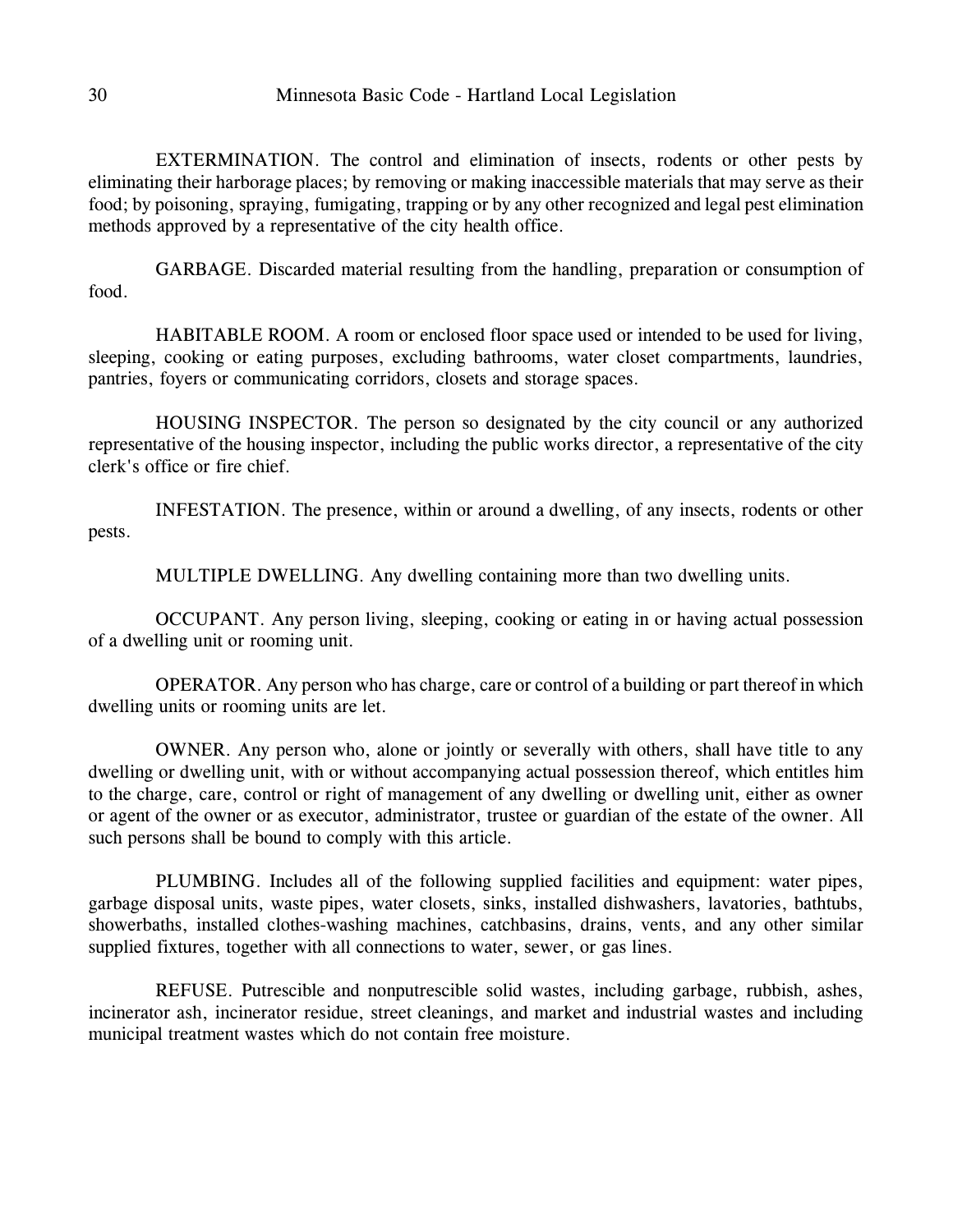*ROOMING UNIT.* Any room or group of rooms forming a single habitable unit or intended to be used for living and sleeping, but not intended for cooking purposes.

*ROOMINGHOUSE.* Any hotel, motel or dwelling or that part of any dwelling containing one or more rooming units, in which space is let by the owner or operator to three or more persons who are not husband or wife, son or daughter, mother or father, or sister or brother of the owner or operator.

*SUPPLIED.* Paid for, furnished or provided by or under the control of the owner or operator.

*TEMPORARY HOUSING.* Any tent, trailer or other structure used for human shelter which is designed to be transportable and which is not attached to the ground, to another structure or to any utilities system on the same premises for more than 30 consecutive days.

(August 2017)

*Cross-reference:*

*Definitions generally, see § 177.103.* 

## § 177.125 PURPOSE.

The purpose of this article is to:

(A) Establish minimum standards which shall govern the condition and maintenance of dwellings and make dwellings safe, sanitary and fit for human habitation;

(B) Fix certain responsibilities and duties of owners and occupants of dwellings;

(C) Authorize the inspection of dwellings and the condemnation of dwellings unfit for human habitation; and

(D) Fix penalties for violations. (August 2017)

## § 177.126 HOUSING INSPECTOR.

A housing inspector, designated by the city council, shall have the duty of enforcing this article. (August 2017)

# § 177.127 INTERFERENCE WITH INSPECTOR.

It is unlawful for any person to refuse entrance or impede an inspector in the performance of his or her duties, and all such inspectors shall have the right to enter, examine and survey all dwellings and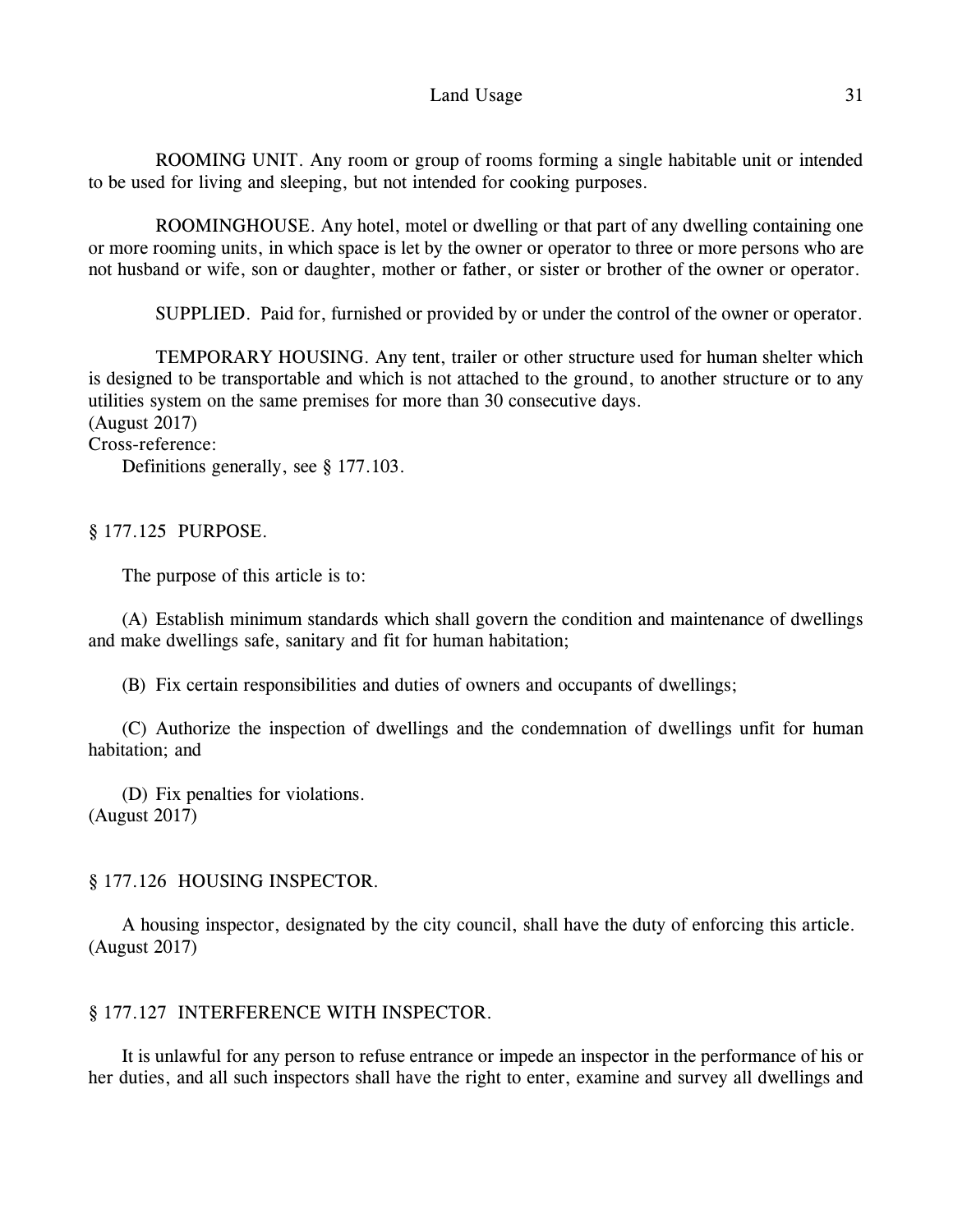premises at all reasonable times to make necessary repairs or alterations to effect compliance with this article.

(August 2017)

#### § 177.128 WORK DONE BY CITY; LIEN.

If the person served with notice under this article fails to comply with the notice within a reasonable time, the city council shall be authorized to employ the necessary labor and materials to perform emergency repairs or any demolition to the damaged building, dwelling or dwelling unit or portion thereof as may be deemed necessary for the general public health and safety. The city shall cause such expenses thus incurred in the repair or demolition of buildings or dwellings to be a lien upon such real estate. The city clerk shall certify to the county auditor a statement of the amount of the cost incurred by the city. Such amount together with interest shall be entered as a special assessment against such lot or parcel of land and shall be collected in the same manner as real estate taxes. (August 2017)

## § 177.129 APPEALS; VARIANCES.

(A) Any person affected by any notice which has been issued in connection with the enforcement of any provision of this chapter may request and shall be granted a hearing on the matter before the board of zoning appeals. This hearing and appeals therefrom and actions thereon shall be held and conducted according to provisions governing the board of zoning appeals. Any order of the housing inspection shall be stayed pending disposition of the appeal.

(B) Upon application, the board of zoning appeals shall hear appeals from and review any order of requirements or determination made by the housing inspector and shall determine whether there are practical difficulties or unnecessary hardships in the way of carrying out the strict letter of this chapter. The board may recommend that the council vary or modify any of the provisions relating to minimum housing standards, in a given instance on a temporary basis, so that substantial justice may be done and the intent of this article carried out. No variance shall be granted for a period to exceed two years. (August 2017)

## § 177.130 DESIGNATION OF UNFIT DWELLINGS AND CONDEMNATION PROCEDURES.

(A) *Defects for determination.* Any building, dwelling or dwelling unit which shall be found to have any of the defects stated in this subsection shall be condemned as unfit for human habitation and shall be so designated and placarded. All inmates and occupants shall be required to vacate the building, dwelling or dwelling unit, and safeguards shall be taken to prevent the public from entering the building, dwelling or dwelling unit as ordered by the housing inspector. An unfit building, dwelling or dwelling unit is one which: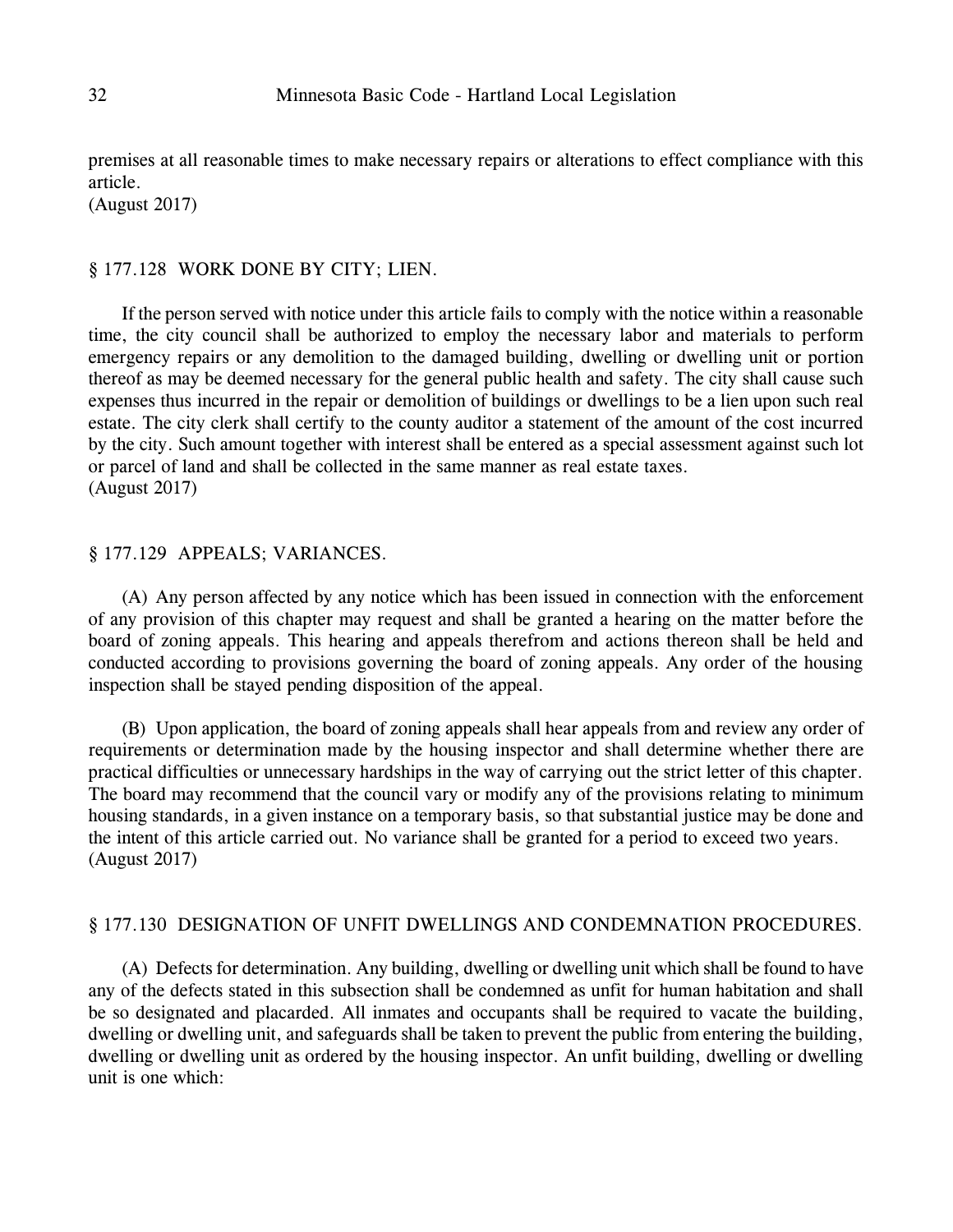## Land Usage 33

(1) Is so damaged, decayed, dilapidated, unsanitary, unsafe, vermin-infested or so located that it creates a serious hazard to the health or safety of the occupants.

(2) Lacks illumination, ventilation, is structurally unstable, constitutes a fire hazard, lacks exit and sanitation facilities adequate to protect the health or safety of the occupants or of the public.

(B) *Notice of condemnation.* Notice of an unfit building, dwelling or dwelling unit shall be given as provided in § 177.118.

(C) *Vacation of premises.* Any building, dwelling or dwelling unit condemned as unfit for human habitation or which is structurally unsafe and so designated and placarded by the housing inspector shall be vacated within a reasonable time as ordered by the housing inspector.

(D) *Restoration.* A building or structure or a portion thereof declared unsafe by the housing inspector may be restored to a safe condition for continued occupancy. However, if the damage or cost of reconstruction or restoration is in excess of 50% of the county assessor's market value of the structure on the premises, such building or structure, if reconstructed or restored, shall be made to conform to all provisions of this Code regulating the construction of the type of building to be rebuilt. The restriction on the cost of restoration shall only apply to structural changes, wiring and plumbing and shall not apply to fixtures and appurtenances to the basic structure.

(E) *Approval for use as human habitation.* No dwelling or dwelling unit which has been condemned and placarded as unfit for human habitation shall again be used for human habitation until written approval is secured from and such placard is removed by the housing inspector. The housing inspector shall remove such placard whenever the defects upon which the condemnation and placarding action were based have been eliminated. No other person shall deface or remove the placard from any dwelling or dwelling unit.

(F) *Demolition.* Any dwelling declared as unfit for human habitation and which is not restored within a period of six months shall be considered a nuisance and unsafe building and shall be removed as provided by this chapter. (August 2017)

§ 177.131 RESERVED.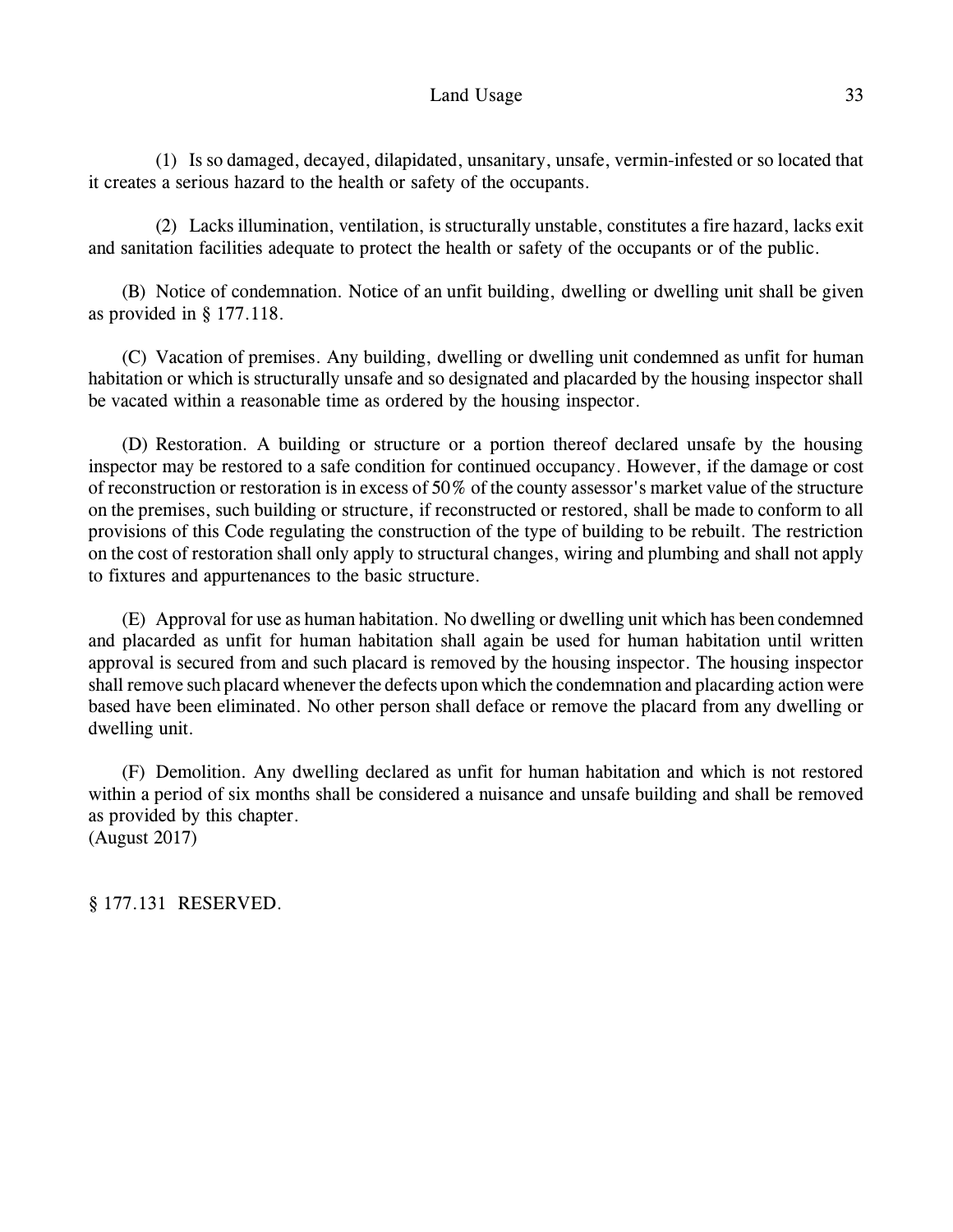#### *MINIMUM STANDARDS*

#### § 177.132 RESPONSIBILITIES OF OWNERS AND OCCUPANTS.

(A) Every owner of a dwelling containing two or more dwelling units shall be responsible for maintaining in a clean and sanitary condition the shared or public areas of the dwelling and premises thereof.

(B) Every occupant of a dwelling or dwelling unit shall keep in a clean and sanitary condition that part of the dwelling, dwelling unit and premises thereof which he or she occupies and controls.

(C) Every occupant of a dwelling or dwelling unit shall dispose of all his or her rubbish in a clean and sanitary manner by placing it in the rubbish containers required by § 177.133.

(D) Every occupant of a dwelling or dwelling unit shall dispose of all his or her garbage and any other organic waste, which might provide food for rodents, in a clean and sanitary manner by placing it in the garbage disposal facilities or garbage containers required by § 177.133. It shall be the responsibility of the owner to supply such facilities or containers for all dwelling units located on premises where more than four dwelling units share the same premises. In all other cases it shall be the responsibility of the occupant to furnish such facilities or containers.

(E) Every occupant of a dwelling or dwelling unit shall be responsible for hanging all screens and double or storm doors and windows wherever the screens, doors and windows are required under the provisions of this chapter or of any rule or regulation adopted pursuant to this chapter, except where the owner has agreed to supply such service.

(F) Every occupant of a dwelling containing a single dwelling unit shall be responsible for the extermination of any insects, rodents or other pests therein or on the premises, and every occupant of a dwelling unit in a dwelling containing more than one dwelling unit shall be responsible for such extermination whenever his dwelling unit is the only one infested. However, whenever infestation is caused by failure of the owner to maintain a dwelling in a ratproof or reasonably insectproof condition, extermination shall be the responsibility of the owner. Whenever infestation exists in two or more of the dwelling units in any dwelling or in the shared or public parts of any dwelling containing two or more dwelling units, extermination shall be the responsibility of the owner.

(G) Every occupant of a dwelling unit shall keep all plumbing fixtures in the dwelling unit in a clean and sanitary condition and shall be responsible for the exercise of reasonable care in the proper use and operation thereof.

(August 2017)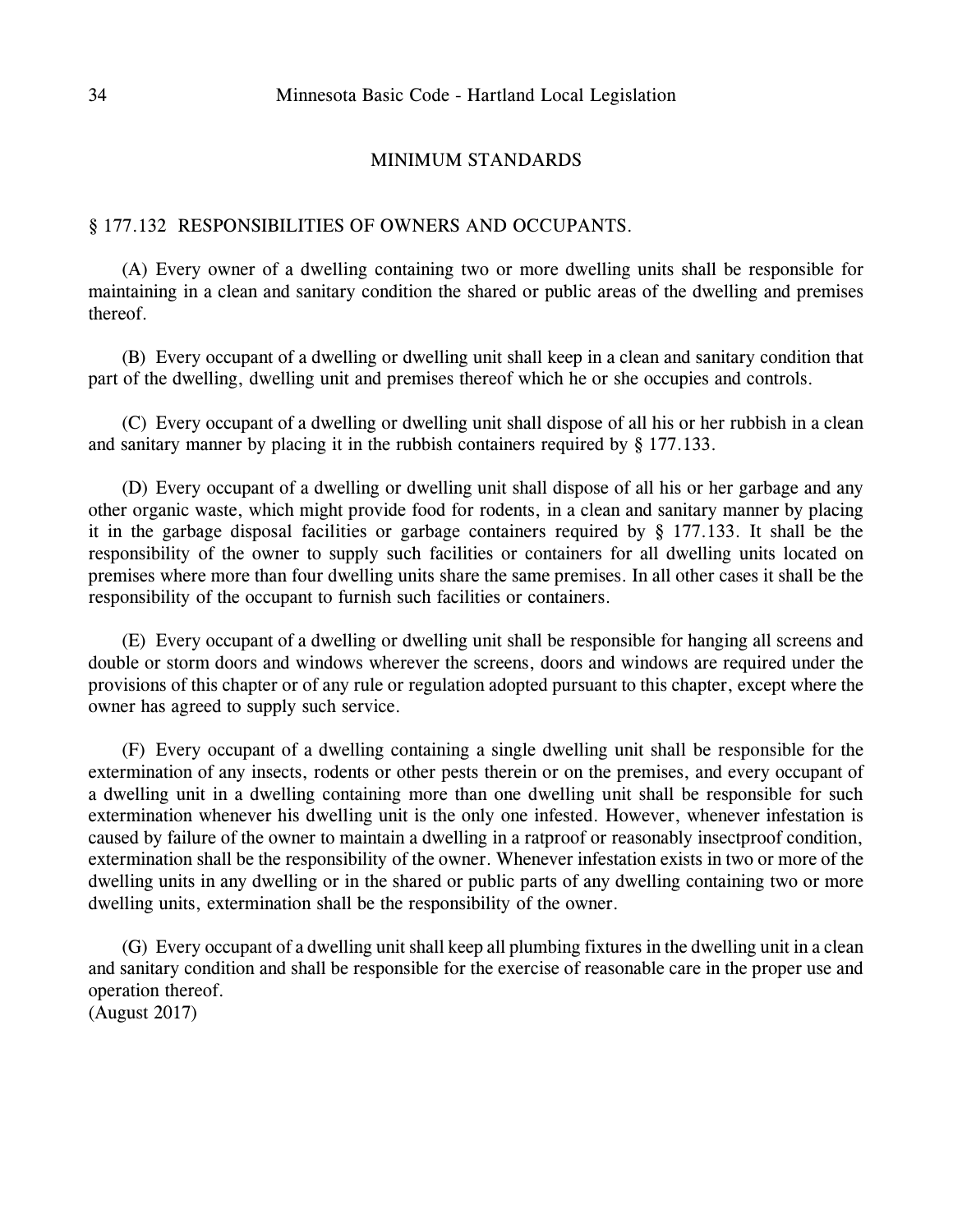## Land Usage 35

## § 177.133 BASIC EQUIPMENT AND FACILITIES.

It is unlawful for any person to occupy as owner-occupant or let to another for occupancy any dwelling or dwelling unit, for the purpose of living, sleeping, cooking or eating therein, which does not comply with the following:

(A) Every dwelling unit shall contain a kitchen sink in good working condition and properly connected to a water and sewer system.

(B) Every dwelling unit shall contain a room which affords privacy to a person within the room and which is equipped with a flush water closet and a lavatory basin in good working condition and properly connected to a water and sewer system.

(C) Every dwelling unit shall contain, within a room which affords privacy to a person within the room, a bathtub or shower in good working condition and properly connected to a water and sewer system.

(D) Every kitchen sink, lavatory basin and bathtub or shower required under this chapter shall be properly connected with hot and cold water lines.

(E) Every dwelling unit shall be supplied with adequate refuse containers with provision for adequate pickup and disposal.

(F) Every dwelling unit shall have adequate garbage disposal facilities or garbage containers, with provision for adequate pickup and disposal.

(G) Every dwelling shall have supplied water heating facilities which are properly installed, which are maintained in safe and good working condition, which are properly connected with plumbing fixtures and which are capable of heating water to a temperature to permit an adequate amount of water to be drawn at every required kitchen sink, lavatory basin, bathtub or shower at a temperature of not less than 120 degrees Fahrenheit. Such supplied water heating facilities shall be capable of meeting the requirements of this subsection where the dwelling or dwelling unit heating facilities are not in operation.

(H) Every dwelling unit shall have safe, unobstructed means of egress leading to safe and open space at ground level.

(I) No variance from the requirements of this section shall be granted to any person who lets dwellings or dwelling units for occupancy except in extreme cases of emergency. (August 2017)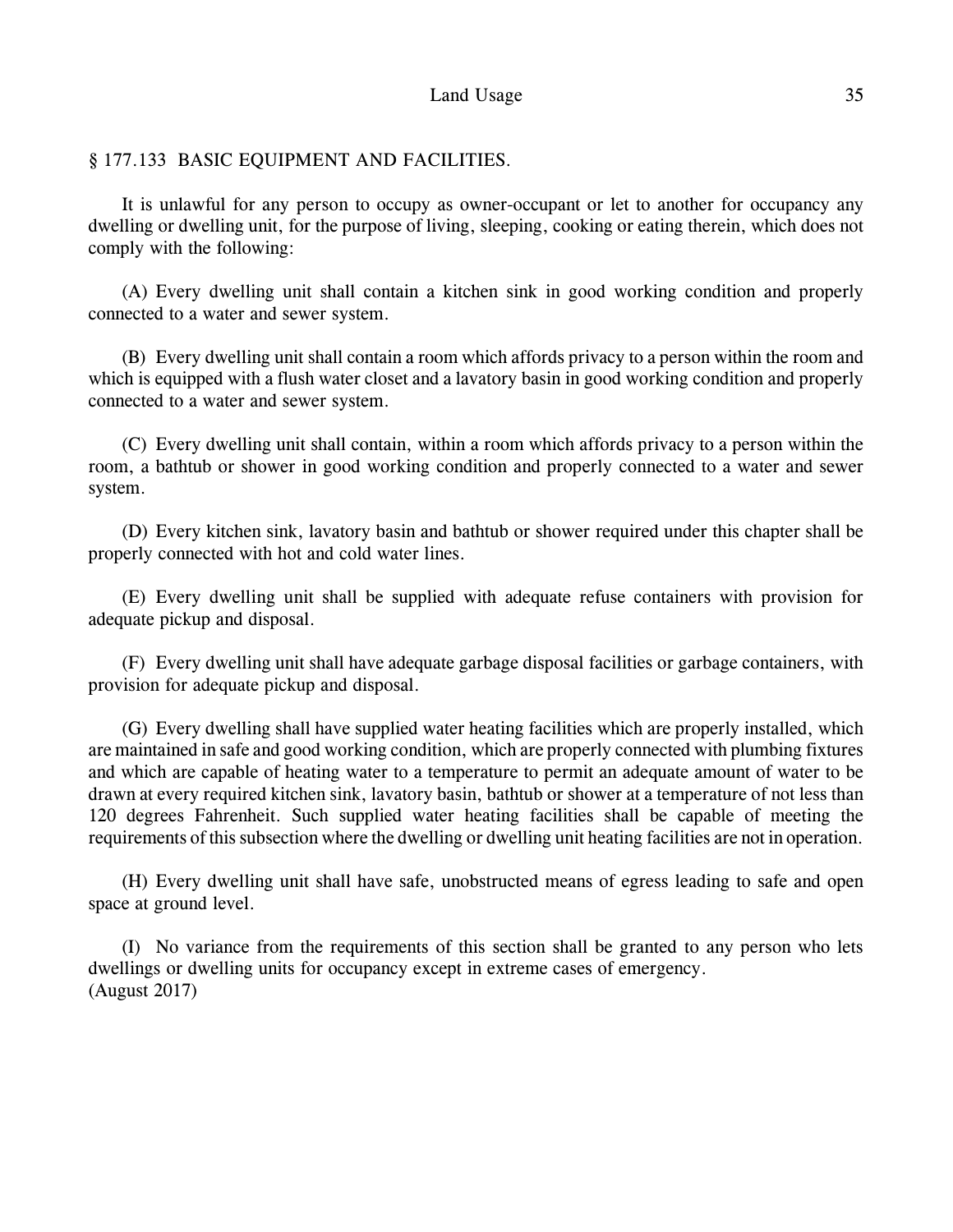#### § 177.134 LIGHT, VENTILATION AND HEATING.

It is unlawful for any person to occupy as owner-occupant or let to another for occupancy any dwelling or dwelling unit, for the purpose of living therein, which does not comply with the following:

(A) Every habitable room shall have at least one window or skylight facing directly to the outdoors. The minimum total window area, measured between stops, for every habitable room shall be 8% of the floor area of such room. Whenever walls or other portions of structures face a window of any such room and such light-obstructing structures are located less than three feet from the window and extend to a level above that of the ceiling of the room, such a window shall not be deemed to face directly to the outdoors and shall not be included as contributing to the required minimum total window area. Whenever the only window in a room is a skylight-type window in the top of such room, the total window area of such skylight shall equal at least 15% of the total floor area of such room.

(B) Every habitable room shall have at least one window or skylight which can easily be opened or such other device as will adequately ventilate the room. The total of openable window area in every room shall be equal to at least 45% of the minimum window area size or minimum skylight-type window size, except where there is supplied some mechanical device affording adequate ventilation and approved by the housing inspector.

(C) Every bathroom and water closet compartment shall comply with the light and ventilation requirement for habitable rooms contained in divisions (A) and (B) of this section, except that no window or skylight shall be required in an adequately ventilated bathroom and a water closet compartment equipped with a ventilation system which is approved by the housing inspector.

(D) Where there is electric service available from power lines which are not more than 300 feet away from a dwelling, every habitable room of such dwelling shall contain at least two separate flooror wall-type electric convenience outlets or one such convenience outlet and one supplied ceiling-type electric light fixture; and every water closet compartment, bathroom, laundry room, furnace room and public hall shall contain at least one supplied ceiling- or wall-type electric light fixture. Every such outlet and fixture shall be properly installed, shall be maintained in good and safe working condition and shall be connected to the source of electric power in a safe manner. Plug fuses of the Edison-base type shall be used only for replacements in existing installations where there is no evidence of overfusing or tampering.

(E) Every dwelling shall have heating facilities which are properly installed; are maintained in safe and good working condition; and are capable of safely and adequately heating all habitable rooms, bathrooms and water closet compartments in every dwelling unit located therein to a temperature of at least 70 degrees Fahrenheit at a distance three feet above floor level when the outside temperature is 20 degrees Fahrenheit below zero.

(F) Every public hall and stairway in every multiple dwelling containing five or more dwelling units shall be adequately lighted at all times. Every public hall and stairway in structures containing not more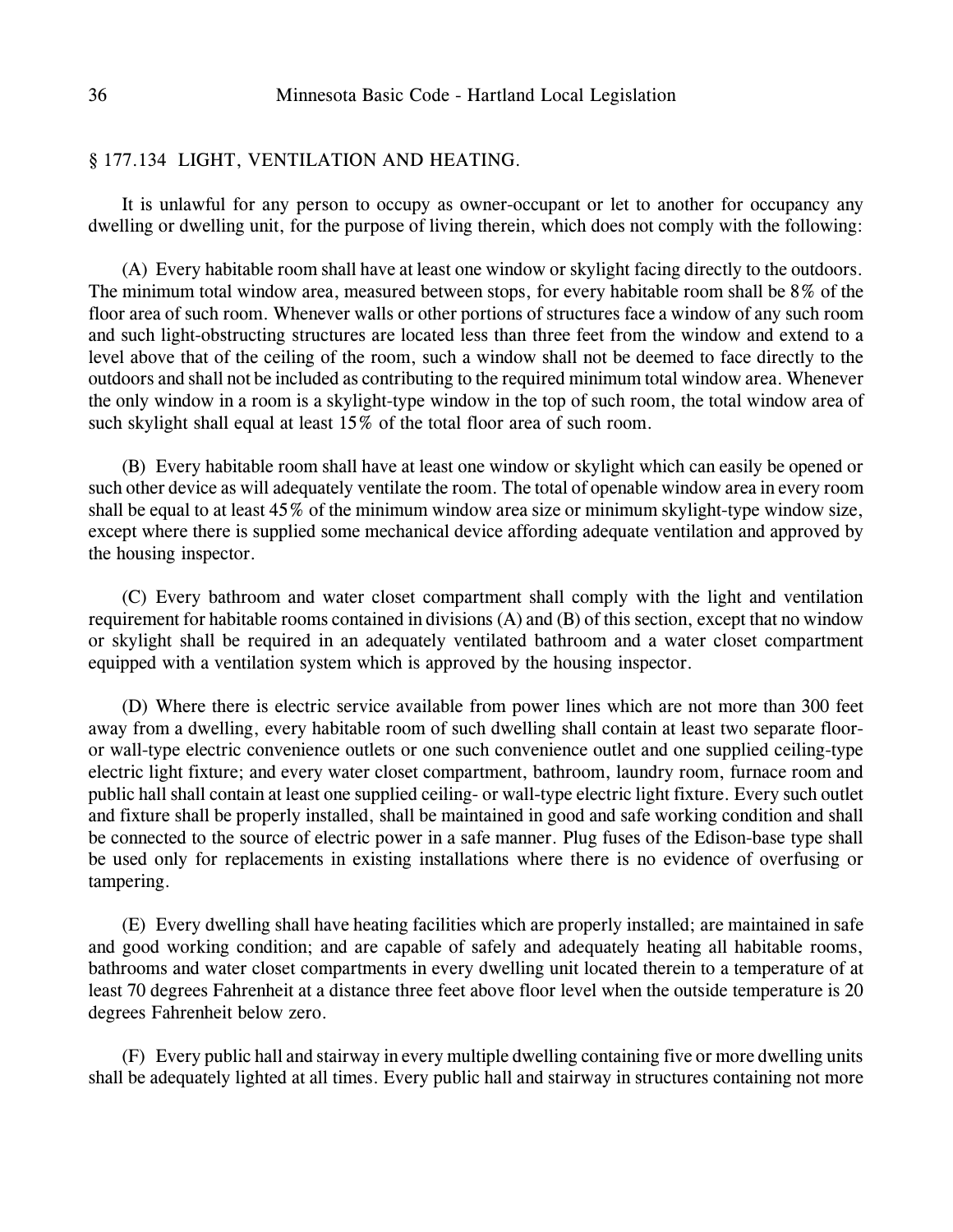than four dwelling units may be supplied with conveniently located light switches controlling an adequate lighting system which may be turned on when needed, instead of full-time lighting.

(G) During the portion of each year when the housing inspector deems it necessary for protection against mosquitoes, flies and other insects, every door opening directly from a dwelling unit to outdoor space shall have supplied screens and a self-closing device, and every window or other device with openings to outdoor space used or intended to be used for ventilation shall likewise be supplied with screens. However, such screens shall not be required during such period in rooms deemed by the housing inspector to be located high enough in the upper stories of buildings as to be free from such insects and in rooms located in areas of the city which are deemed by the housing inspector to have so few such insects as to render screens unnecessary.

(H) Every basement or cellar window used or intended to be used for ventilation and every other opening to a basement which might provide an entry for rodents shall be supplied with a screen or such other device as will effectively prevent their entrance. (August 2017)

# § 177.135 MAINTENANCE OF PARTS OF DWELLINGS AND DWELLING UNITS.

It is unlawful for any person to occupy as owner-occupant or let to another for occupancy any dwelling or dwelling unit for the purpose of living therein which does not comply with the following:

(A) Every foundation, floor, wall, ceiling and roof shall be reasonably weathertight, watertight and rodentproof; shall be capable of affording privacy; and shall be kept in good repair. All exterior wood or other material which is susceptible to deterioration by the action of weather must be protected by paint or a similar protective seal unless woods of natural resistance to decay or treated lumber are used. Those areas where the paint is extensively bubbled, cracked or peeled must be scraped and repainted. Woods of natural resistance to decay or treated lumber, if previously painted, must be refinished if the paint is bubbled, cracked or peeling. All interior walls and the ceiling finish must be in good condition.

(B) Every window, exterior door and basement hatchway shall be reasonably weathertight, watertight and rodentproof and shall be kept in sound working condition and good repair.

(C) Every inside and outside stair, every porch and every appurtenance thereto shall be so constructed as to be safe to use and capable of supporting the load that normal use may cause to be placed thereon and shall be kept in sound condition and good repair.

(D) Every plumbing fixture and water and waste pipe shall be properly installed and maintained in good sanitary working condition, free from defects, leaks and obstructions.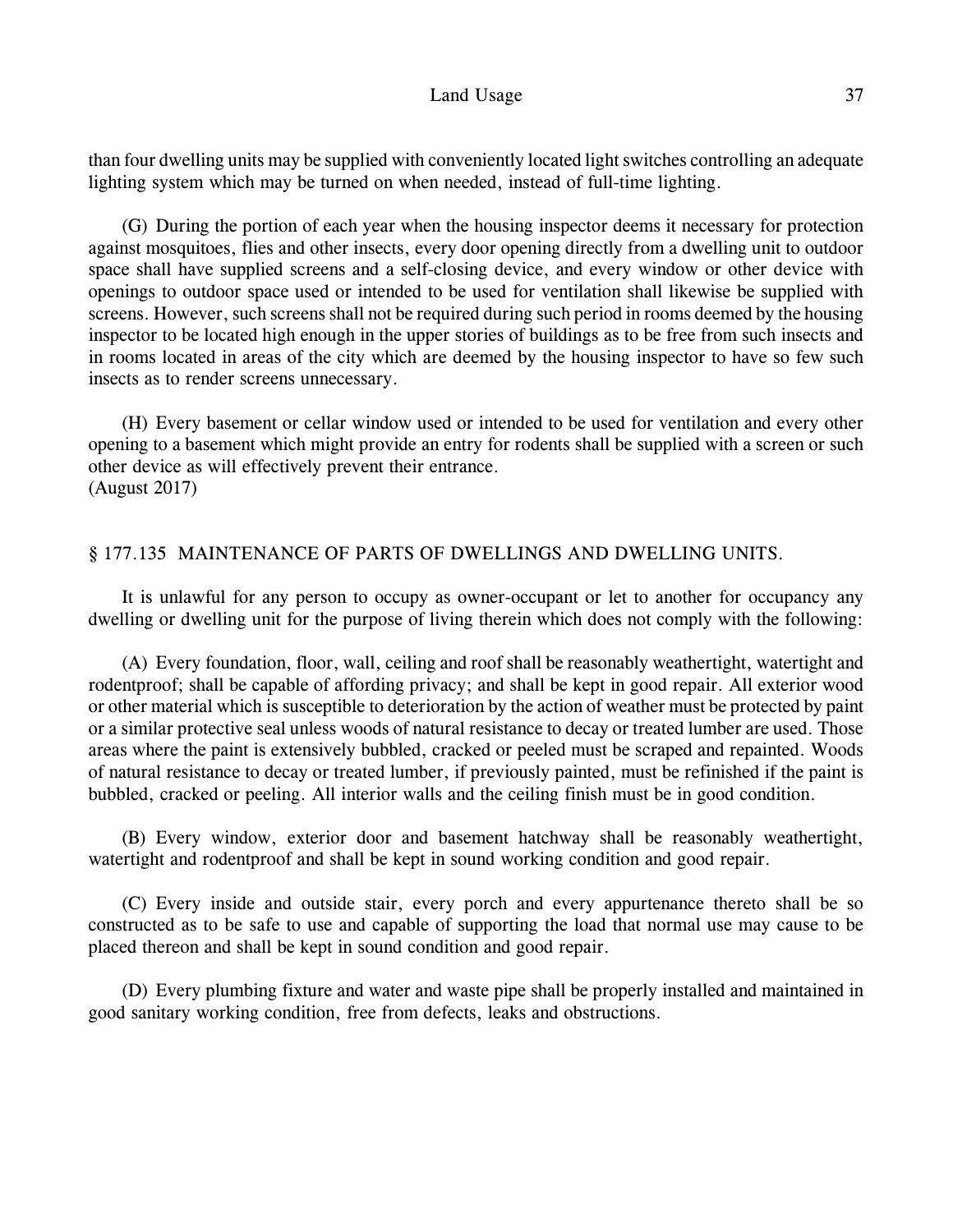(E) Every water closet compartment floor surface and bathroom floor surface shall be constructed and maintained so as to be reasonably impervious to water and so as to permit such floor to be easily kept in a clean and sanitary condition.

(F) Every supplied facility, piece of equipment or utility which is required under this article shall be so constructed or installed that it will function safely and effectively and shall be maintained in satisfactory working condition.

(G) No owner, operator or occupant shall cause any service, facility, equipment or utility which is required under this article to be removed from or shut off from or discontinued for any occupied dwelling let or occupied by him, except for such temporary interruption as may be necessary while actual repairs or alterations are in process or during temporary emergencies when discontinuance of service is necessary.

(H) No owner shall occupy or let to any other occupant any vacant dwelling unit unless it is clean, sanitary and fit for human occupancy. (August 2017)

## § 177.136 SPACE, USE AND LOCATION REQUIREMENTS.

It is unlawful for any person to occupy or let to another for occupancy any dwelling or dwelling unit for the purpose of living therein which does not comply with the following:

(A) Every dwelling unit shall contain at least 150 square feet of floor space for the first occupant thereof and at least 100 additional square feet of floor space for every additional occupant thereof, the floor space to be calculated on the basis of total habitable room area.

(B) In every dwelling unit of two or more rooms, every room occupied for adult sleeping purposes by one occupant shall contain at least 70 square feet of floor space, and every room occupied for sleeping purposes by more than one adult occupant shall contain at least 45 square feet of floor space for each occupant thereof. In dwelling units of two or more rooms, every room occupied for sleeping purposes by more than one occupant under ten years of age shall contain at least 35 square feet of floor space for each occupant thereof.

(C) No dwelling or dwelling unit containing two or more sleeping rooms shall have such room arrangements that access to a bathroom or water closet compartment intended for use by occupants of more than one sleeping room nor shall room arrangements be such that access to a sleeping room can be had only by going through another sleeping room or a bathroom or water closet compartment. However, single-family dwellings may be exempted from this requirement.

(D) At least one-third of the floor area of every habitable room shall have a ceiling height of at least seven feet, and the floor area of that part of any room where the ceiling height is less than five feet shall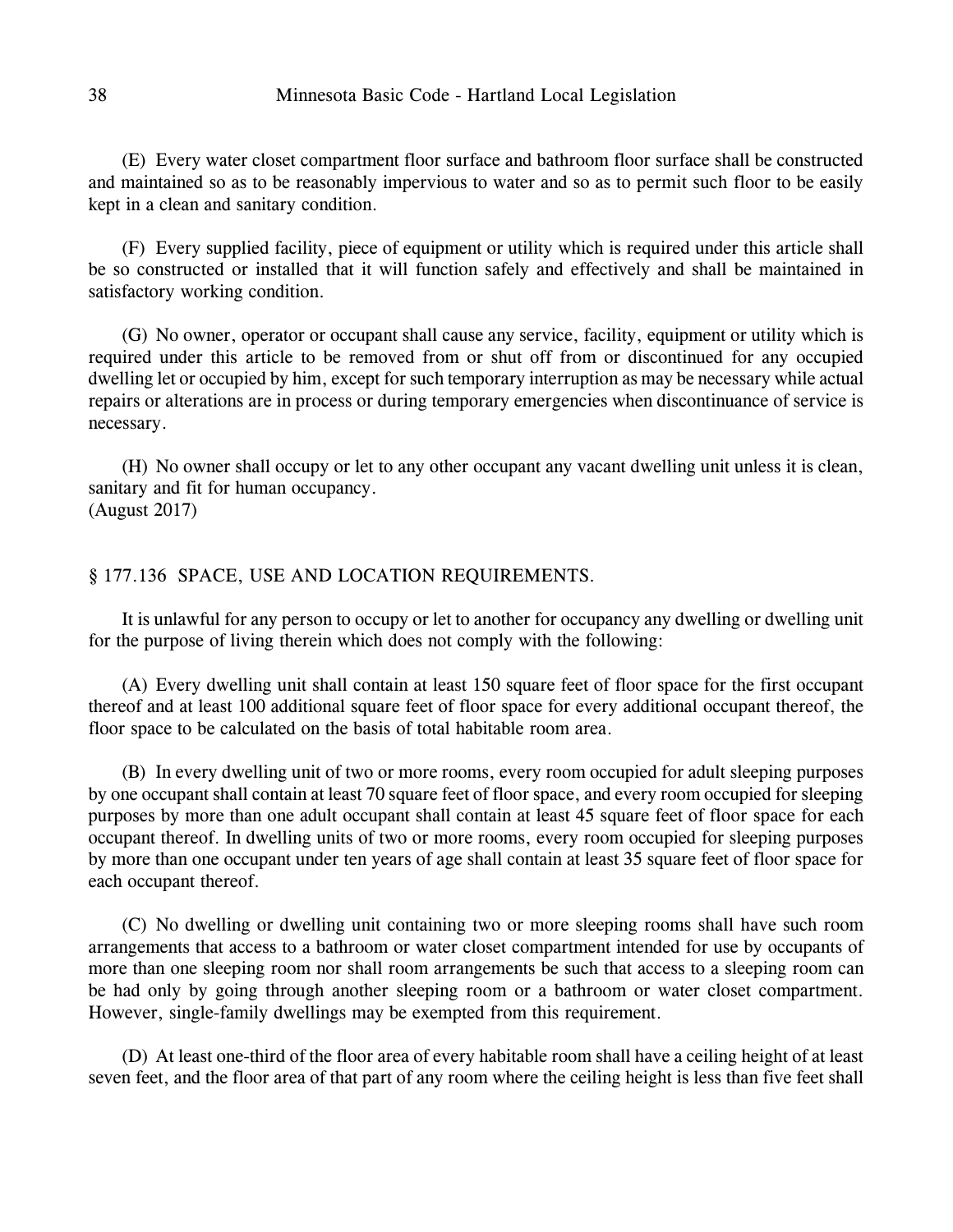not be considered as part of the floor area in computing the total floor area of the room for the purpose of determining the maximum permissible occupancy thereof.

(E) No cellar space shall be used as a habitable room or dwelling unit. In single-family residences, a bedroom will be allowed in the cellar when it meets the following requirements:

(1) The floors and walls are impervious to leakage of underground and surface runoff water and are insulated against dampness.

(2) The total window area in the bedroom is equal to at least the minimum window area sizes as required in § 177.134.

(3) Such required minimum window area will be in conformance with the schematic of such area, which is on file and available in the city offices.

(4) The total of openable window area in each room is equal to at least the minimum as required under the schematic of such area, which is on file and available in the city offices.

(5) All levels of smoke detection, as outlined in NFPA 101, is achieved plus an additional smoke detector placed in the cellar bedroom.

(6) The bedroom will be separated from the rest of the basement by walls constructed of not less than one-half-inch gypsum wall board on both sides of a two-by-four stud wall, with a door assembly with a 1 3/8-inch solid core bonded wood door.

(F) No basement space shall be used as a habitable room or dwelling unit unless:

(1) The floor and walls are impervious to leakage of underground and surface runoff water and are insulated against dampness;

(2) The total of window area in each room is equal to at least the minimum window area sizes as required in § 177.134;

(3) Such required minimum window area is located entirely above the grade of the ground adjoining such window area; and

(4) The total of openable window area in each room is equal to at least the minimum as required under § 177.134, except where there is supplied some other device affording adequate ventilation and approved by the housing inspector. (August 2017)

§ 177.137 RESERVED.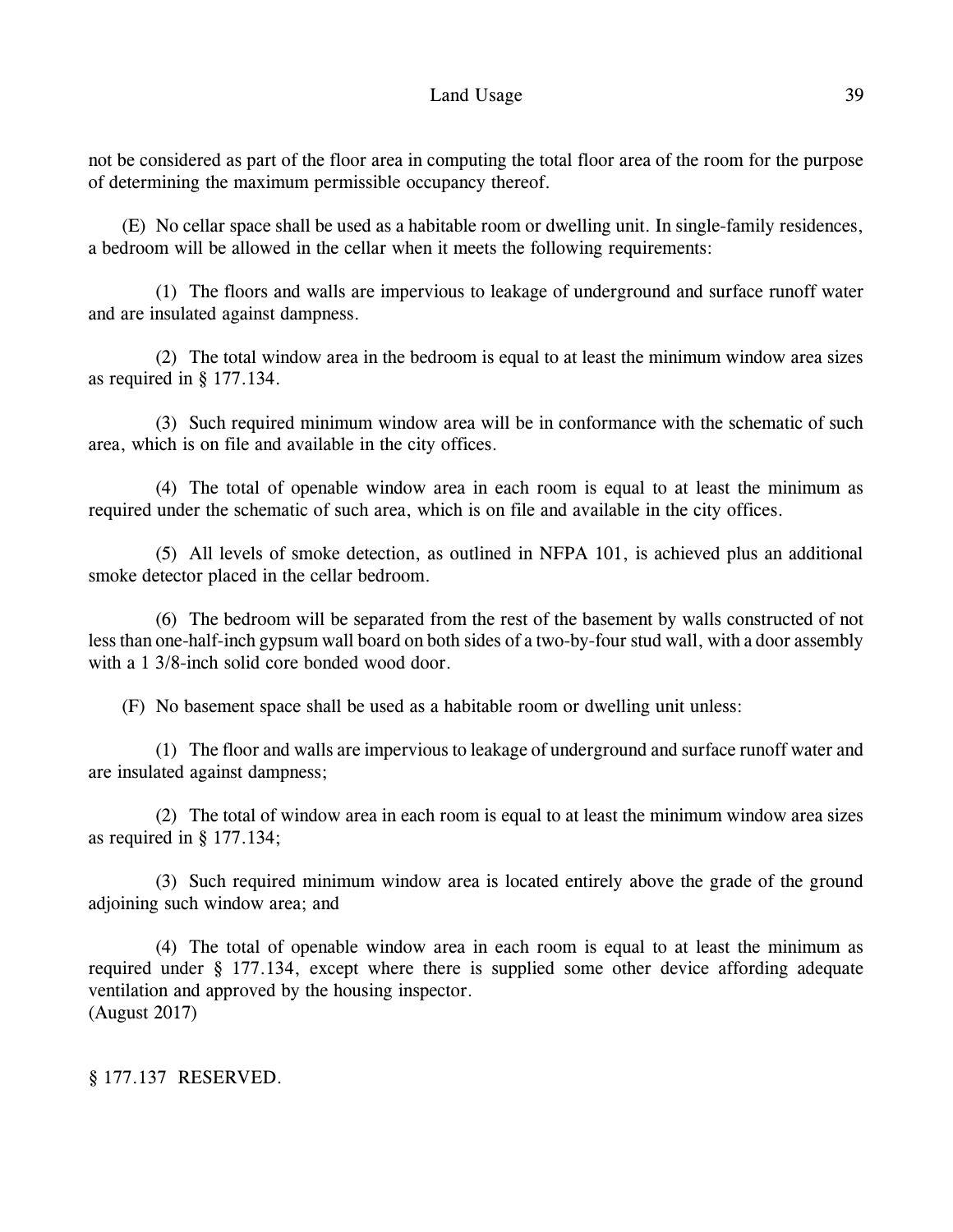#### *SAFE AND CRIME FREE RENTAL HOUSING PROGRAM*

#### § 177.138 PROGRAM AND PURPOSE.

The crime free rental housing program is a voluntary three-phase certification program for rental properties of all sizes, including single-family rental homes. The program is available to owners and property managers of rental properties located within the corporate limits of the City of Hartland. Necessary training and support of the program is designed to provide for the ease of participation. The program is known to be effective in reducing criminal activity in rental properties. It is the policy of the City of Hartland to encourage active voluntary participation in the program by all rental property owners and property managers.

(August 2017)

## § 177.139 CERTIFICATION.

To obtain and maintain certification from the Hartland City Council, a member of the crime free rental housing program, a rental property owner, or property manager must successfully complete and implement the components of the crime free rental housing program within two years from the date of application to the program.

(August 2017)

## § 177.140 COMPONENTS OF THE PROGRAM.

The crime free rental housing program contains four components:

- (A) Attendance at and successful completion of the management training component, consisting of:
	- (1) The crime free rental housing program and ordinance;
	- (2) Rental applications and housing discrimination;
	- (3) Screening and background checks;
	- (4) Lease and lease addendums;
	- (5) Unlawful detainer and eviction;
	- (6) Manager/owner policies and roles;
	- (7) Data privacy;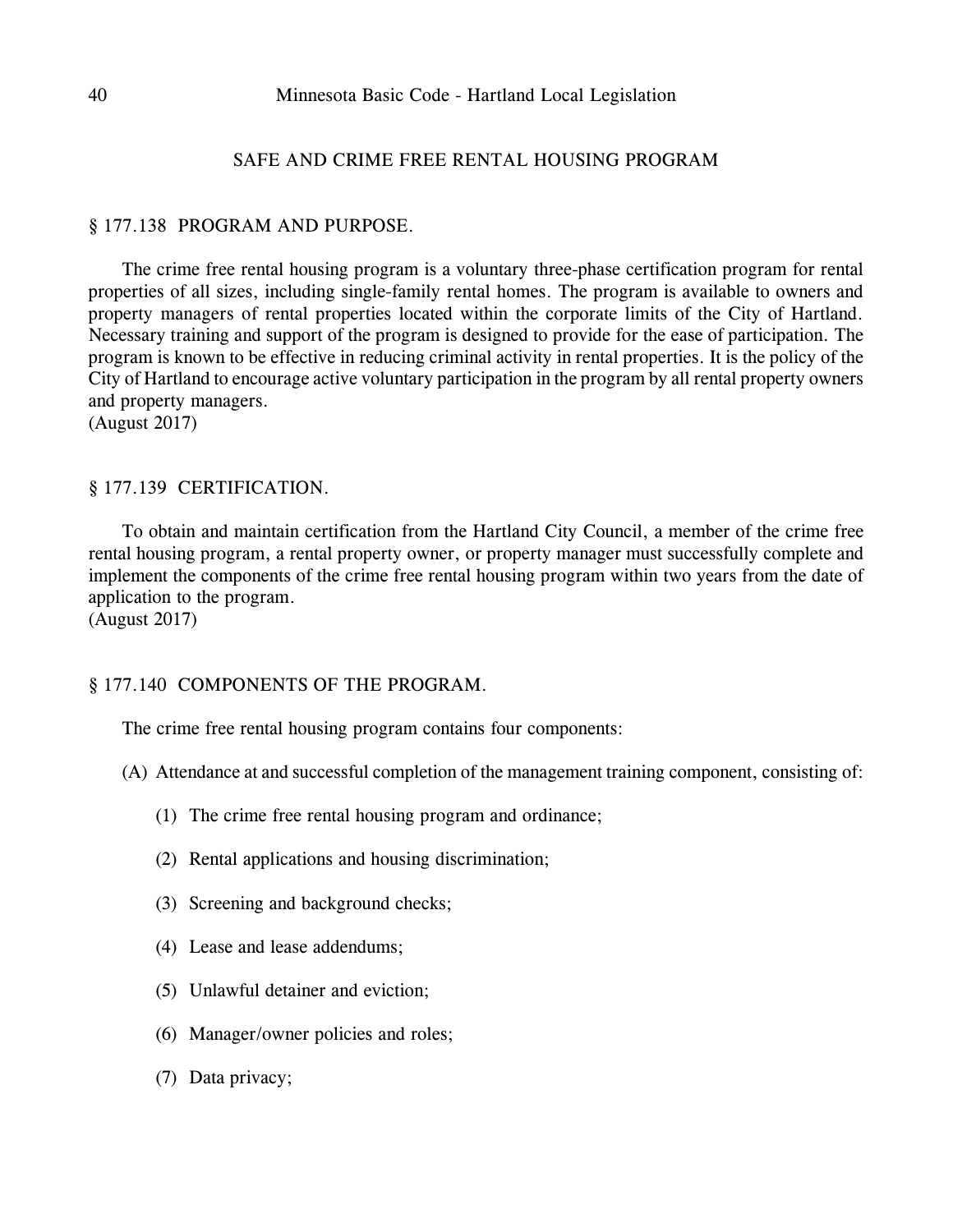(8) Narcotics and gangs;

(9) Section 8 [U.S. Housing and Community Development Act of 1974], rental assistance program or housing choice voucher program;

(10) Rental licensing.

(B) Compliance with crime prevention through environmental design (CPTED) requirements by owners and agents of rental housing located within the City of Hartland. Compliance will be indicated by completion of the following requirements:

(1) Single-cylinder deadbolt locks with one inch throws installed in each entry door for each dwelling unit;

(2) High security strike plate with three-inch screws installed in each entry door for each dwelling unit;

(3) Door viewer 180-degree peephole installed in primary entry door for each dwelling unit;

(4) Anti-lift/slide device installed on all windows and sliding glass doors;

(5) Security lighting adequate to illuminate exterior grounds;

(6) Landscaping in a manner that provides for visual sight lines;

(7) Address numbers shall be visible from the street. The Arabic numbers shall be a minimum of four inches high with a minimum stroke width of one-half inch. The numbers shall contrast with their background.

(8) Compliance with all Minimum Housing Code requirements.

(C) At least once every 12 months make available, in cooperation with the Hartland City Council, training for tenants in respect to the following subject areas:

(1) The crime free rental housing program together with the concept of partnerships and sharing responsibilities.

(2) Crime concerns and prevention awareness techniques.

(3) Application of neighborhood watch program/principles.

(D) Include the crime free rental housing license addendum on implementation and enforcement as part of all written leases for crime free housing. (August 2017)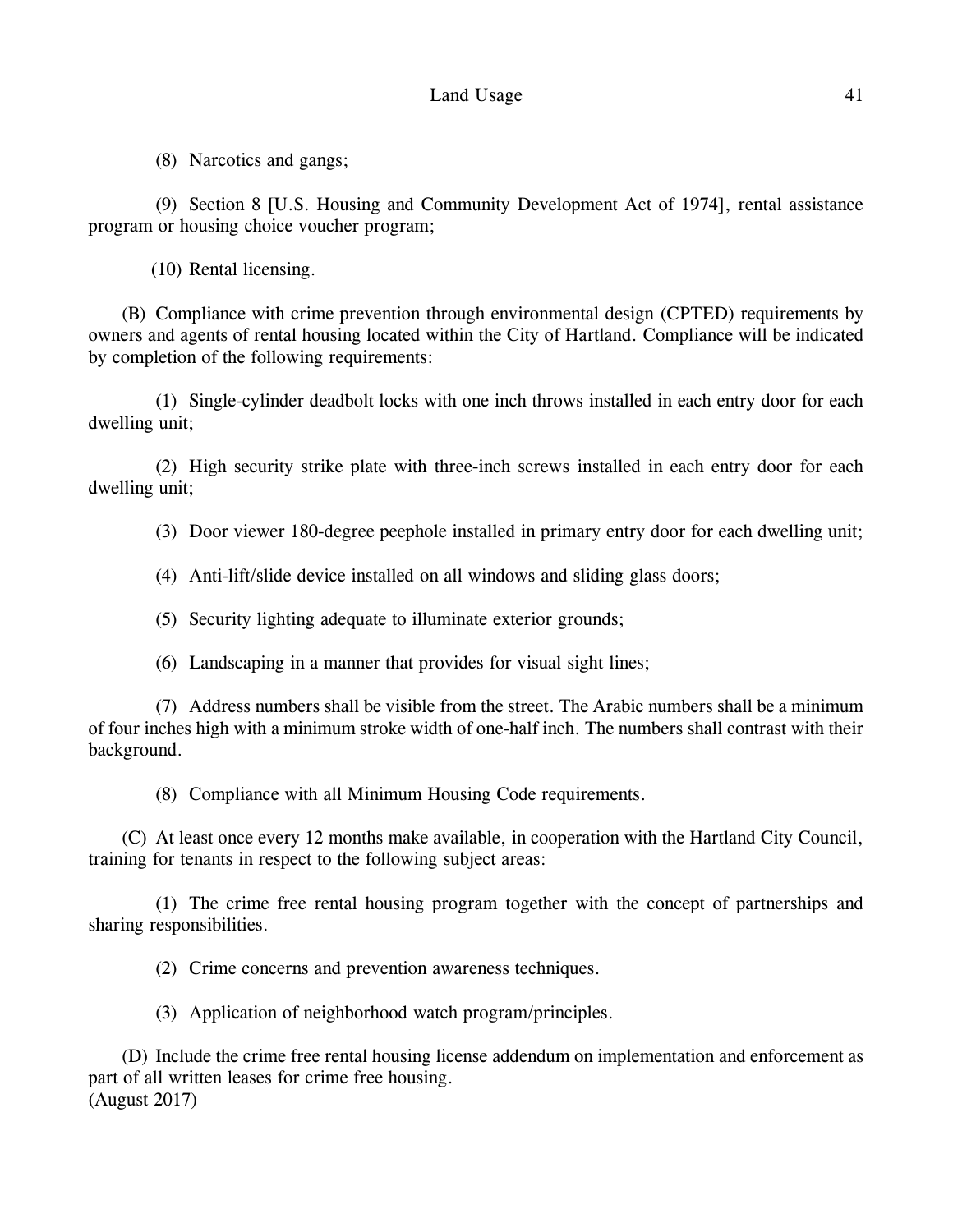#### § 177.141 ANNUAL RETRAINING.

Following successful completion of the four-component program described in § 177.140, rental property owner or agents shall attend annual retraining sessions and maintain compliance with all program components. (August 2017)

#### § 177.142 ADDITIONAL RENTAL PROPERTIES.

Rental property owners who acquire additional rental properties following the successful completion of the program described in § 177.140 must bring those properties into compliance within two years from the date of acquisition. Rental property managers who add additional properties for which they are responsible following the successful completion of the program described in § 177.140 must bring those properties into compliance within two years from the date of assumption of management responsibilities. (August 2017)

#### § 177.143 DECERTIFICATION.

Owners or agents who do not maintain compliance with the certification requirements set forth in this section will lose their certification.

(A) The owner or agent will be notified of proposed decertification by mail postmarked at least 14 days prior to the proposed date for decertification. The owner or property manager may appeal the decision to decertify by providing written notice to the Hartland City Council prior to the proposed date for decertification.

(B) Decertification will not occur following an appeal until the owner has been afforded an opportunity for hearing before a crime free rental housing officer. The crime free rental housing officer shall provide a written notice of his determination to the owners and agents written ten days of the hearing date.

(C) Unless the owner or agent appeals the decision of the crime free rental housing officer to the Mayor of Hartland within seven days of issuance of the findings and recommendation, the Hartland City Council will decertify. If the owner or agent appeals the crime free rental housing officer's decision upon a form provided by the Hartland City Clerk within the prescribed time period, the owner or agent will be afforded an opportunity to have the city council review the findings and recommendations.

(D) An owner or agent who is decertified will not be eligible to reapply for crime free rental housing certification for a period of two years following the date of decertification. (August 2017)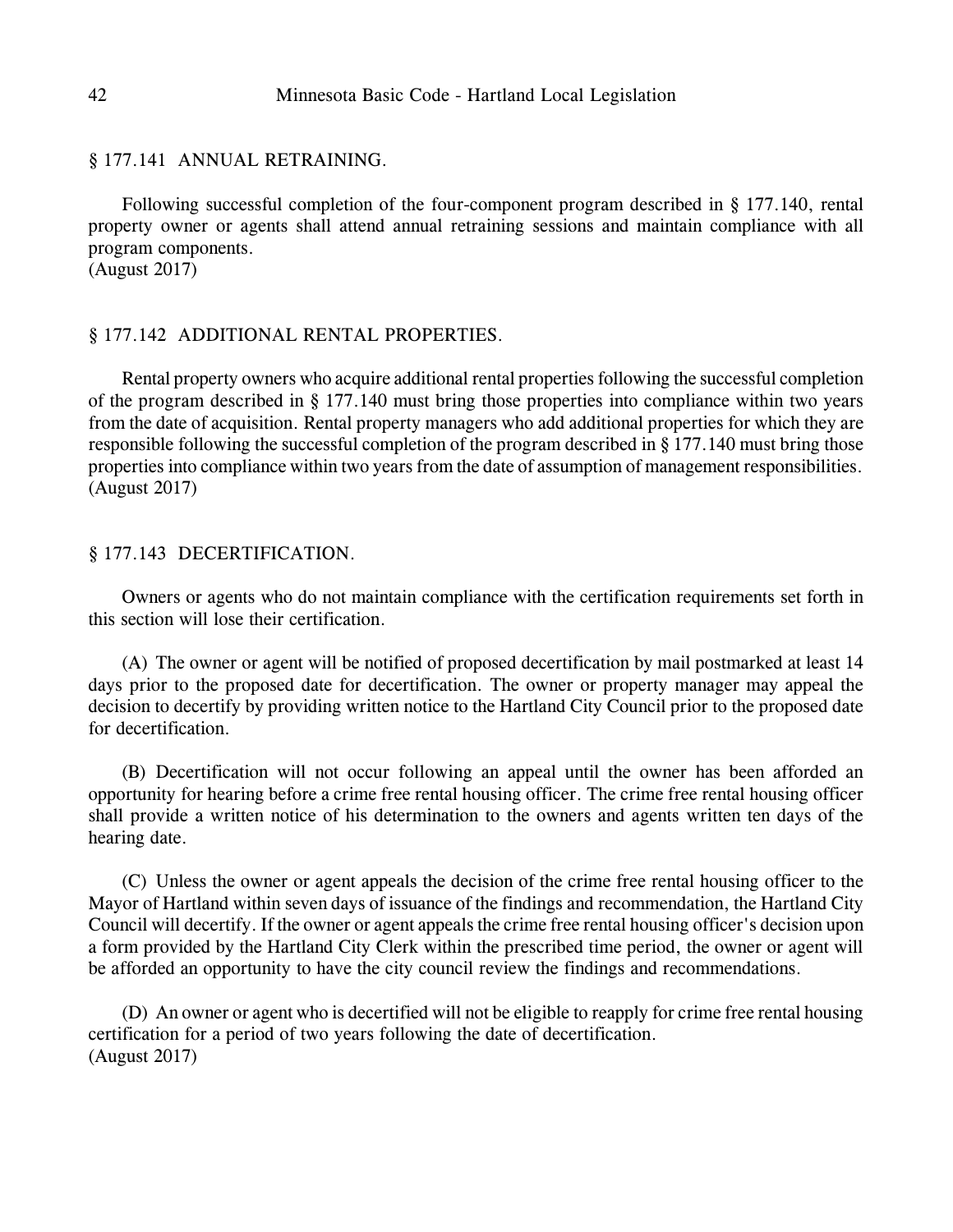A new chapter shall be added to the Minnesota Basic Code, as follows:

## *POINT OF SALE BUILDING INSPECTION*

- 177.201 Certificate of housing maintenance compliance for single- and two-family homes
- 177.202 Certificate required
- 177.203 Application and inspection
- 177.204 Issuance of certificate
- 177.205 Appeal
- 177.206 Occupancy prohibited
- 177.207 Occupancy
- 177.208 Additional inspections
- 177.209 No warranty by city
- 177.210 Remedies

# § 177.201 CERTIFICATE OF HOUSING MAINTENANCE COMPLIANCE FOR SINGLE-AND TWO-FAMILY HOMES.

A Point of Sale Inspection is required prior to the sale of any residential property, including singlefamily homes, condominiums, townhomes, and apartment buildings. During the inspection, the building inspector looks for items in the home that present safety or maintenance concerns and that it meets basic building code standards. Following the inspection, the homeowner receives a "fix it" list that spells out the repairs that will be needed to bring the property into compliance with the city and/or county codes. The home seller must make the specified repairs and have the home reinspected before a Certificate of Housing Maintenance Compliance will be issued for the completion of the sale. (August 2017)

# § 177.202 CERTIFICATE REQUIRED.

(A) No single- or two-family structure or dwelling unit which is a part of a multiple dwelling located within the city may be voluntarily conveyed for consideration by deed or contract for deed after July 1, 2017, unless the person relinquishing ownership or the agent of such person has first applied for and secured a certificate of housing maintenance compliance.

(B) This section does not apply to any apartment house or rental home licensed under §§ 177.101 *et seq.* of this code, and has no effect upon the provisions of law or other ordinances related to the issuance of building permits.

(August 2017)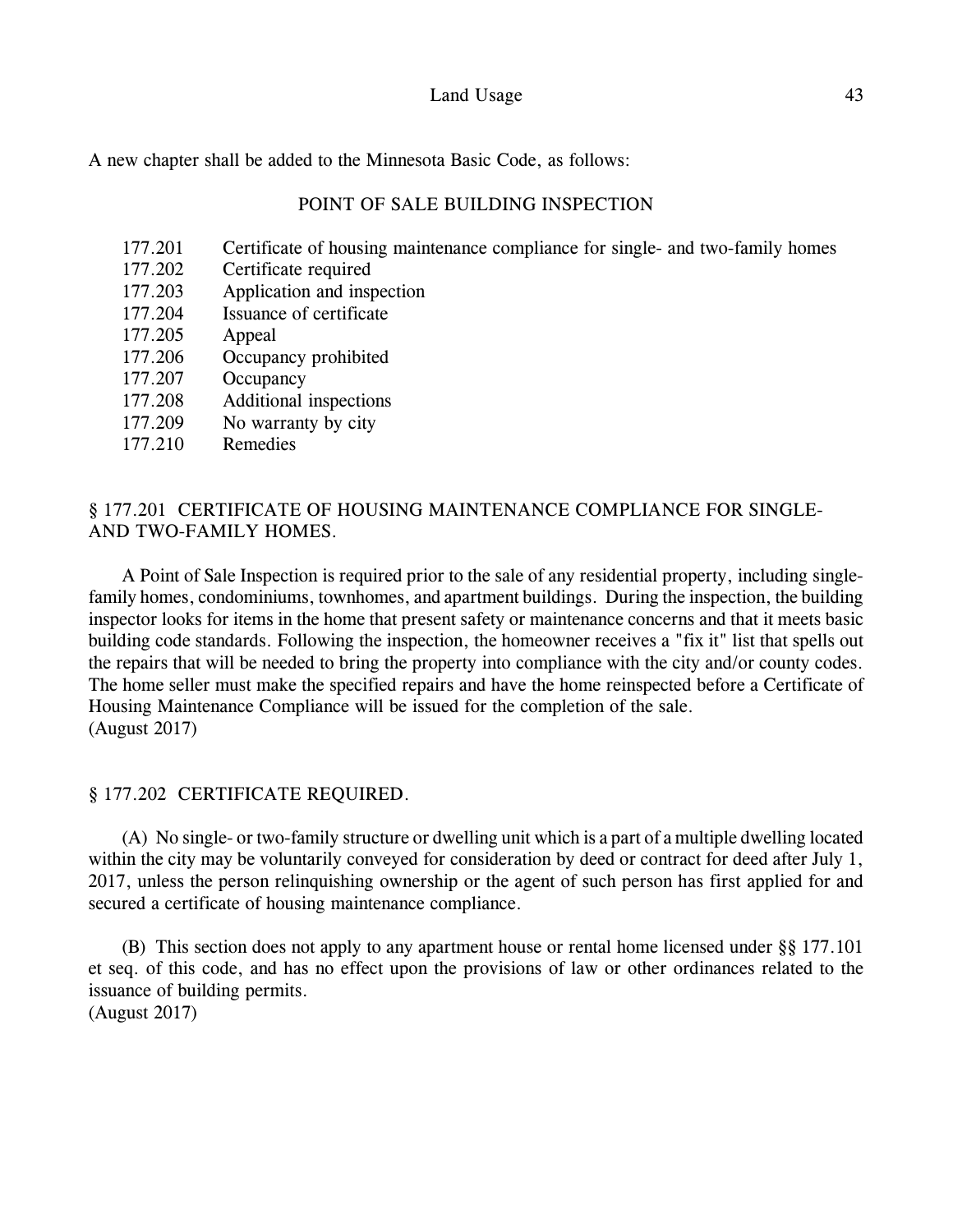#### § 177.203 APPLICATION AND INSPECTION.

(A) Application for the certificate of housing maintenance compliance must be executed upon forms provided by the city and accompanied by the initial fee established in Appendix D of this code.

(B) Upon receipt of a properly executed application, the designated city building inspector, or his or her designee, will cause an inspection to be made of the premises to ensure the structure is in compliance with applicable provisions of the housing maintenance code. (August 2017)

#### § 177.204 ISSUANCE OF CERTIFICATE.

If the structure is in compliance with the requirements of the housing maintenance code, a certificate will be issued to the person relinquishing ownership or the agent thereof, stating that the structure has been inspected and is in compliance with the housing maintenance code. During the period of one year following its issuance, a certificate may be accepted by the city in satisfaction of the requirements of this section without the need for a second inspection. (August 2017)

§ 177.205 APPEAL.

A determination that the structure is not in compliance with the housing maintenance code may be appealed in the manner provided in § 177.121. (August 2017)

#### § 177.206 OCCUPANCY PROHIBITED.

The person relinquishing ownership or their designated agent must obtain the certificate from the city prior to transfer of ownership. The prospective owner may not occupy the structure prior to issuance of the certificate, except pursuant to subdivision 6. (August 2017)

#### § 177.207 OCCUPANCY.

(A) A person may be granted permission to occupy a dwelling prior to issuance of the certificate upon the approval of the city building inspector, or his or her designee. The approval may be based upon undue hardship or other extraordinary or exceptional circumstances, provided that no such occupancy constitutes an immediate hazard, as determined by the inspector or his or her designee. Approval will not be given until the prospective owner or designated agent has filed on forms supplied by the city, a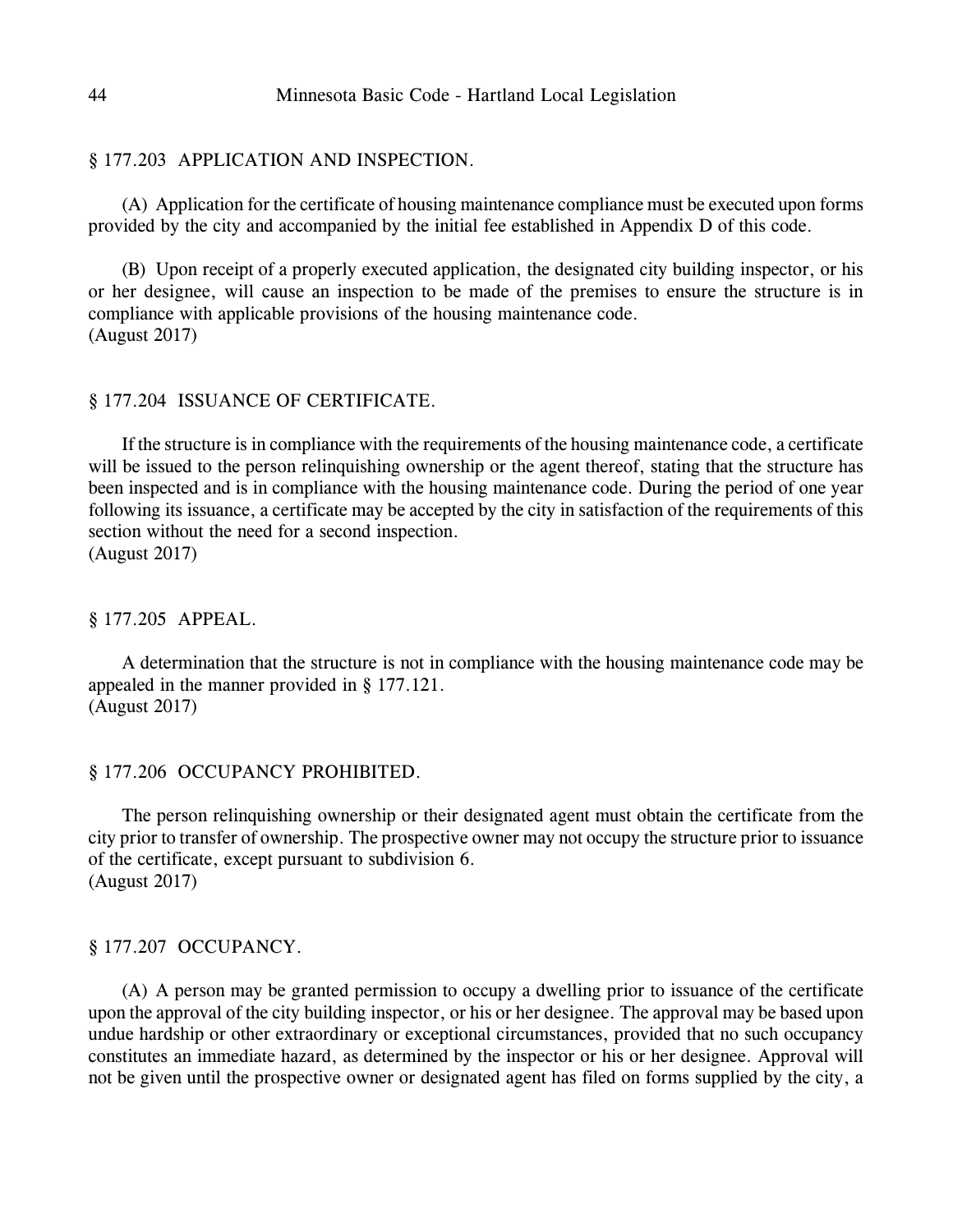#### Land Usage 45

statement of intent to comply with the housing maintenance code and submitted the required escrow. Compliance dates in the statement of intent to comply will be established by the city building inspector, or his or her designee.

(B) The inspector may also approve occupancy prior to issuance of the certificate if a cash escrow agreement is signed and submitted to the Hartland City Clerk or designee. The cash escrow agreement must be executed on a form provided by the city and accompanied by the fee established in Appendix D of this code. Failure to make the required corrections by the compliance dates in the statement of intent or within the terms of the cash escrow agreement is a violation of this code and will render void any approval given pursuant to this subdivision. If the city conducts any re-inspections beyond the initial inspection and one follow-up inspection, the applicant for a certificate will be required to pay the re-inspection fee as established in Appendix D of this code. (August 2017)

#### § 177.208 ADDITIONAL INSPECTIONS.

If following the issuance of a certificate, the city finds by complaint or otherwise that the structure may be maintained in a substandard manner, a new inspection will be required in order to satisfy the requirements of this chapter.

(August 2017)

## § 177.209 NO WARRANTY BY CITY.

By enacting and undertaking to enforce this chapter neither the city nor its council, agents or employers warrant or guarantee the safety, fitness or suitability of any dwelling in the city, and any representation to the contrary by any person is a misdemeanor. Purchasers or occupants should take whatever steps they deem appropriate to protect their interests, health, safety and welfare prior to purchase or occupancy of the dwelling, without reliance on this certificate. A warning in substantially the foregoing language will be printed on the face of the certificate. (August 2017)

#### § 177.210 REMEDIES.

Any person who violates the provisions of this chapter, or who makes a knowingly false statement in the application, is guilty of a misdemeanor. In addition, the city may enforce the provisions of this section in any court of competent jurisdiction in law or equity. (August 2017)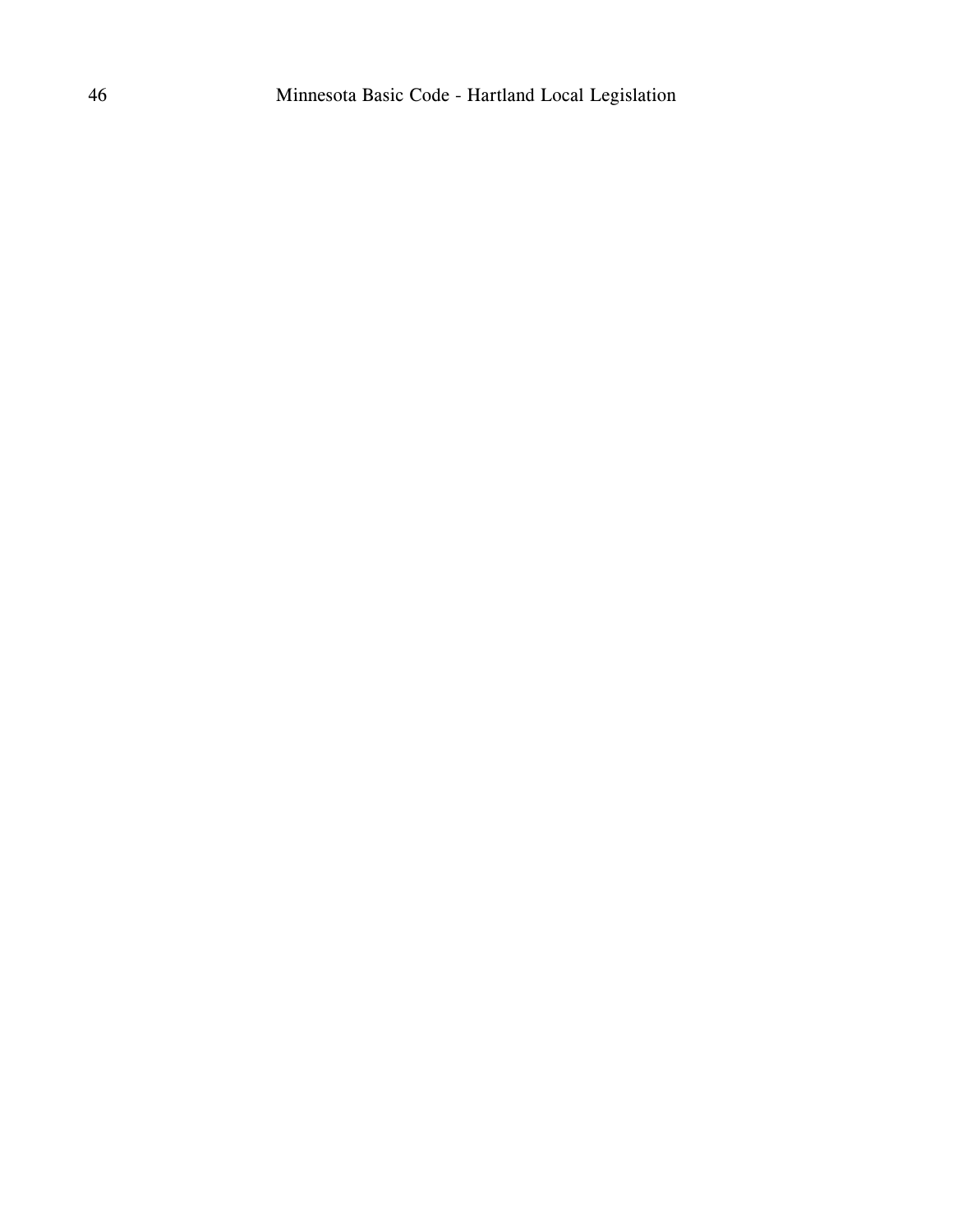# REFERENCES TO LOCAL ORDINANCES AND RESOLUTIONS

*Ord. No. Date Passed Code Section*

- - 8- -2017 174.01, 174.02, 176.01, 177.001, 177.101—177.143, 177.201—177.210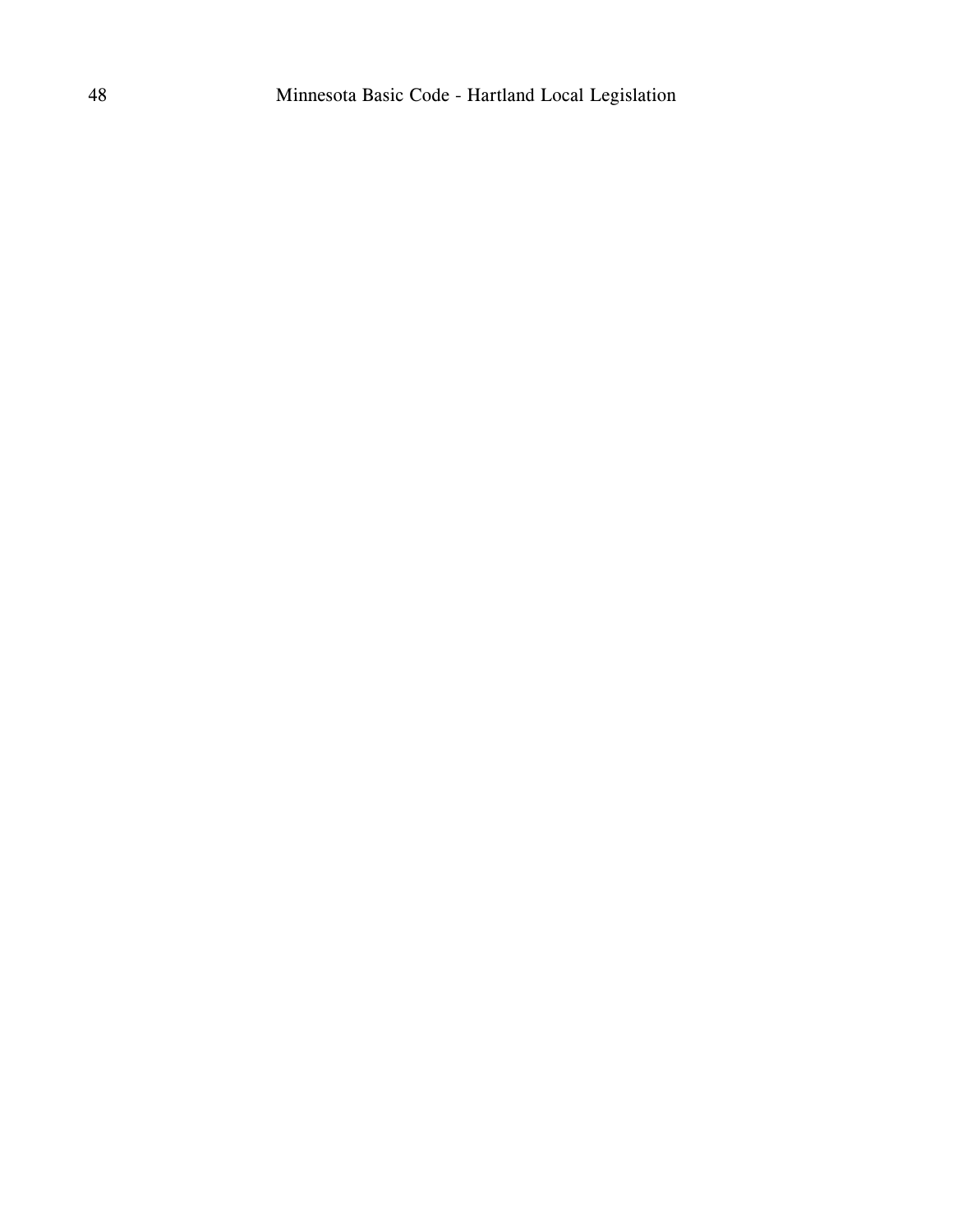## INDEX

CRIME FREE RENTAL HOUSING Appeals; variances, 177.121 Application, 177.105 Background check required, 177.113 Conduct by tenants on licensed premises, 177.117 Definitions, 177.103 Enforcement authority, 177.120 Enforcement of housing and other code violations, 177.118 Housing Code Appeals; variances, 177.129 Definitions, 177.124 Designation of unfit dwellings and condemnation procedures, 177.130 Housing inspector, 177.126 Interference with inspector, 177.127 Purpose, 177.125 Work done by city; lien, 177.128 Information packet, 177.116 Inspection required, 177.106 Intent, 177.102 Lease and lease addendums, 177.107 License expiration, 177.108 License fees, 177.110 License posting, 177.111 License required, 177.104 Minimum standards Basic equipment and facilities, 177.133 Light, ventilation and heating, 177.134 Maintenance of parts of dwellings and dwelling units, 177.135 Responsibilities of owners and occupants, 177.132 Space, use and location requirements, 177.136 Owner, agent and manager training, 177.115 Proof of occupancy, 177.112 Purpose, 177.10129 Refuse removal and recycling, 177.114 Right of entry, 177.119